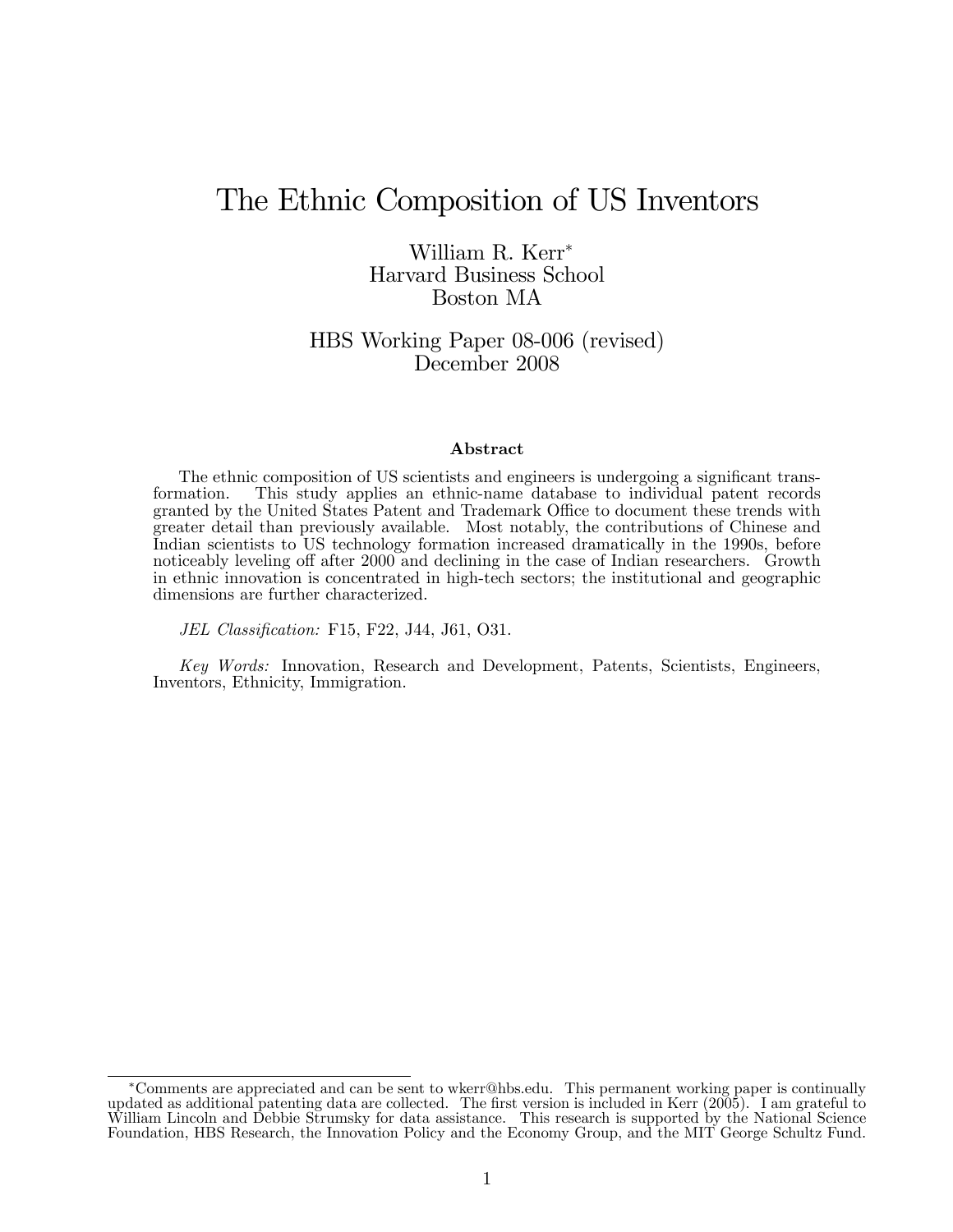## 1 Introduction

The contributions of immigrants to US technology formation are staggering: while foreign-born account for just over 10% of the US working population, they represent 25% of the US science and engineering (SE) workforce and nearly 50% of those with doctorates. Even looking within the Ph.D. level, ethnic researchers make an exceptional contribution to science as measured by Nobel Prizes, election to the National Academy of Sciences, patent citation counts, and so on.<sup>1</sup> Moreover, ethnic entrepreneurs are very active in commercializing new technologies, especially in the high-tech sectors (e.g., Saxenian 2002a). The magnitude of these ethnic contributions raises many research and policy questions: debates regarding the appropriate quota for H1-B temporary visas, the possible crowding out of native students from SE fields, the brain-drain or brain-circulation effect on sending countries, and the future prospects for US technology leadership are just four examples.<sup>2</sup>

Econometric studies quantifying the role of ethnic scientists and engineers for technology formation and diffusion are often hampered, however, by data constraints. It is very difficult to assemble sufficient cross-sectional and longitudinal variation for large-scale panel exercises.<sup>3</sup> This paper describes a new approach for quantifying the ethnic composition of US inventors with previously unavailable detail. The technique exploits the inventor names contained on the micro-records for all patents granted by the United States Patent and Trademark Office (USPTO) from January 1975 to May 2008.<sup>4</sup> Each patent record lists one or more inventors, with 8 million inventor names associated with the 4.5 million patents. The USPTO grants patents to inventors living within and outside of the US, with each group accounting for about half of patents over the 1975-2008 period.

This study maps into these inventor names an ethnic-name database typically used for commercial applications.<sup>5</sup> This approach exploits the idea that inventors with the surnames Chang or Wang are likely of Chinese ethnicity, those with surnames Rodriguez or Martinez of Hispanic ethnicity, and so on. The match rates range from 92%-98% for US domestic inventor records, depending upon the procedure employed, and the process affords the distinction of nine ethnicities: Chinese, English, European, Hispanic/Filipino, Indian/Hindi, Japanese, Korean, Russian,

<sup>1</sup>For example, Stephan and Levin (2001), Burton and Wang (1999), Johnson (1998, 2001), and Streeter (1997).

<sup>2</sup>Representative papers are Lowell (2000), Borjas (2004), Saxenian (2002b), and Freeman (2005) respectively.

<sup>&</sup>lt;sup>3</sup>While the decennial Census provides detailed cross-sectional descriptions, its longitudinal variation is necessarily limited. On the other hand, the annual Current Population Survey provides poor cross-sectional detail and does not ask immigrant status until 1994. The SESTAT data offer a better trade-off between the two dimensions but suffer important sampling biases with respect to immigrants (Kannankutty and Wilkinson 1999).

<sup>&</sup>lt;sup>4</sup>The project initially employed the NBER Patent Data File, compiled by Hall et al. (2001), that includes patents granted by the USPTO from January 1975 to December 1999. The current version now employs an extended version developed by HBS Research that includes patents granted through mid 2008. Some of the descriptive calculations have not been updated from their 1975-1999 values (noted in text).

<sup>&</sup>lt;sup>5</sup>The database is constructed by the Melissa Data Corporation for the design of direct-mail advertisements. I am grateful to the MIT George Schultz Fund for Önancial assistance in its purchase.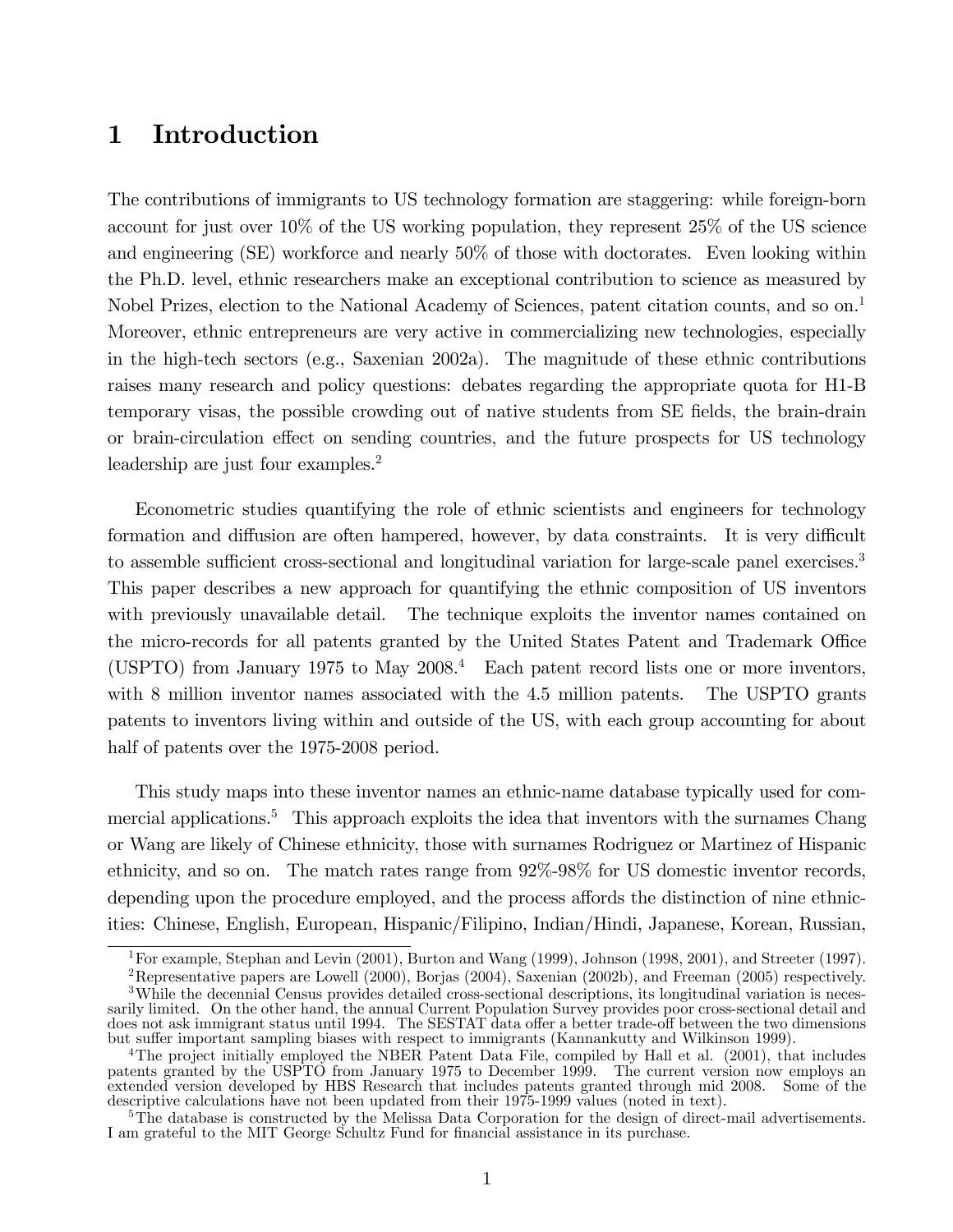and Vietnamese. Moreover, because the matching is done at the micro-level, greater detail on the ethnic composition of inventors is available annually on multiple dimensions: technologies, cities, companies, etc.<sup>6</sup>

The next section details the ethnic-name matching strategy, outlines the strengths and weaknesses of the database selected, and offers some validation exercises using patent records filed by foreign inventors with the USPTO. Section 3 then documents the growing contribution of ethnic inventors to US technology formation. The rapid increase during the 1990s in the percentage of high-tech patents granted to Chinese and Indian inventors is particularly striking, as is the leveling off in these trends after 2000. The relative contributions from scientists of European ethnicity, however, decline somewhat from their levels in 1975. The institutional and geographic dimensions of ethnic innovation are further delineated. Section 4 concludes.

## 2 Ethnic-Name Matching Technique

This section describes the ethnic-name matching strategy employed with the inventor names contained in the NBER Patent Data File. To begin, two common liabilities associated with using ethnic-name databases are identified. Addressing these limitations guides the selection of the Melissa database and the design of the name-matching strategy, which is described in detail. Descriptive statistics are then provided from a quality-assurance exercise of applying the ethnic-name strategy to inventors residing outside of the US who file patent applications with the USPTO. The section concludes with a further discussion of the advantages and disadvantages for empirical estimations of the resulting dataset.

#### 2.1 Melissa Ethnic-Name Database and Name-Matching Technique

Ethnic-name databases suffer from two inherent limitations  $\sim$  not all ethnicities are covered, and included ethnicities usually receive unequal treatment. The strength of the ethnic-name database obtained from the Melissa Data Corporation is the identification of Asian ethnicities, especially Chinese, Indian/Hindi, Japanese, Korean, Russian, and Vietnamese names. The database is comparatively weaker for looking within continental Europe. For example, Dutch surnames are collected without first names, while the opposite is true for French names. The Asian comparative advantage and overall cost effectiveness led to the selection of the Melissa database, as well as the European amalgamation employed in the matching technique. In total, nine ethnicities are distinguished: Chinese, English, European, Hispanic/Filipino, Indian/Hindi,

<sup>&</sup>lt;sup>6</sup>This ethnic patenting database is employed by Kerr (2005, 2008a-c), Kerr and Lincoln (2008), and Foley and Kerr (2008) to study the role of ethnic scientists and entrepreneurs in technology formation and diffusion.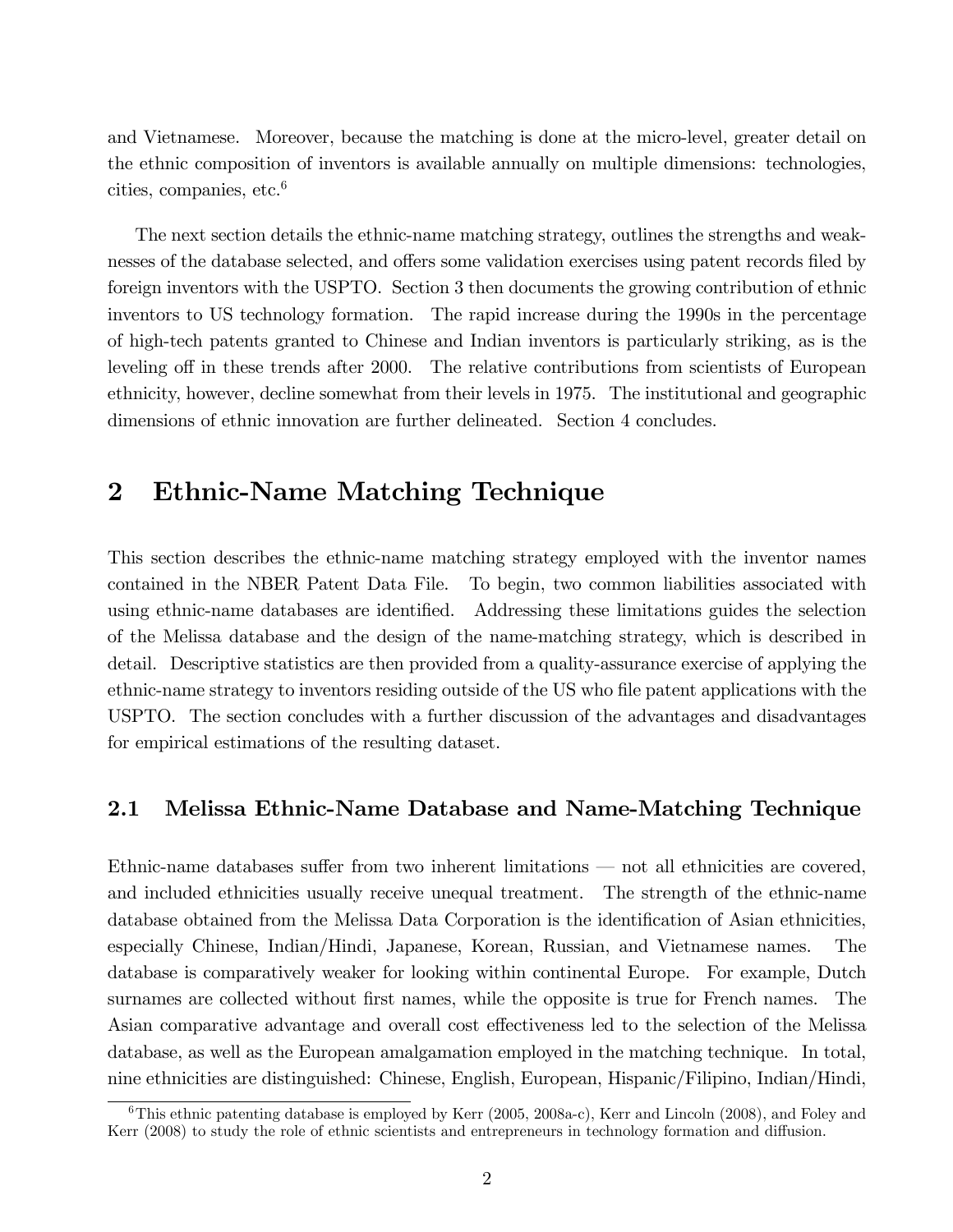Japanese, Korean, Russian, and Vietnamese. The largest ethnicity in the US SE workforce absent from the ethnic-name database is Iranian, which accounted for 0.7% of bachelor-level SEs in the 1990 Census.<sup>7</sup>

The second limitation is that commercial databases vary in the number of names they contain for each ethnicity. These differences reflect both uneven coverage and that some ethnicities are more homogeneous in their naming conventions. For example, the 1975 to 1999 Herfindahl indices for Korean (470) and Vietnamese (1121) surnames are significantly higher than Japanese (132) and English (164) due to frequent Korean surnames like Kim (16%) and Park (12%) and Vietnamese surnames like Nguyen  $(29\%)$  and Tran  $(12\%)$ .

Two polar matching strategies are employed to ensure coverage differences do not overly influence ethnicity assignments.

Full Matching: This procedure utilizes all of the name assignments in the Melissa database and manually codes any unmatched surname or first name associated with 100 or more inventor records. This technique further exploits the international distribution of inventor names within the patent database to provide superior results.<sup>8</sup> The match rate for this procedure is 98% (98% US, 98% foreign). This rate should be less than 100% with the Melissa database as not all ethnicities are included.

Restricted Matching: A second strategy employs a uniform name database using only the 3000 and 200 most common surnames and Örst names, respectively, for each ethnicity. These numerical bars are the lowest common denominators across the major ethnicities studied. The match rate for this restricted procedure is 89% (92% US, 86% foreign).

For matching, names in both the patent and ethnic-name databases are capitalized and truncated to ten characters. Approximately 88% of the patent name records have a unique surname, first

<sup>7</sup>The ethnic groups employed: Chinese, English, European (including Dutch, French, German, Italian, and Polish names), Hispanic/Filipino (including Latino and Filipino/Tagalog names), Indian/Hindi (including Bangladeshi and Pakistani names), Japanese, Korean, Russian (including Armenian and Carpatho-Rusyns names), and Vietnamese.

The final matching procedure employs a joint Hispanic/Filipino ethnicity, while in earlier work they are kept separate. These two ethnic groups are combined due to extensive name overlaps (e.g., the common surnames Martinez and Ramirez are in both ethnic lists), but this choice is not a first-order concern.

The Bangladeshi and Pakistani name counts are extremely small (8 and 15 respectively) and are not distinct from the Indian/Hindi names. Their assignment does not materially affect the Indian/Hindi outcome, which represents in some ways a South Asian identifer.

Jewish ethnic names overlap extensively with other ethnic groupings and are not separately treated. A handful of names classified as Arab, Burmese, and Malay are also discarded.

<sup>&</sup>lt;sup>8</sup>A simple rule is applied to take advantage of the information embedded in the patent database itself. If over 90% of the USPTO records associated with a name are concentrated in a non-English ethnicity country or region, the name is assigned that ethnicity. As the test includes the domestic US inventors, comprising over 50% of all inventors, this technique is very stringent and mainly bolsters European ethnic matching (the comparative weakness of the Melissa database). The rule is not applied to names with fewer than ten occurrences during 1975 to 1999.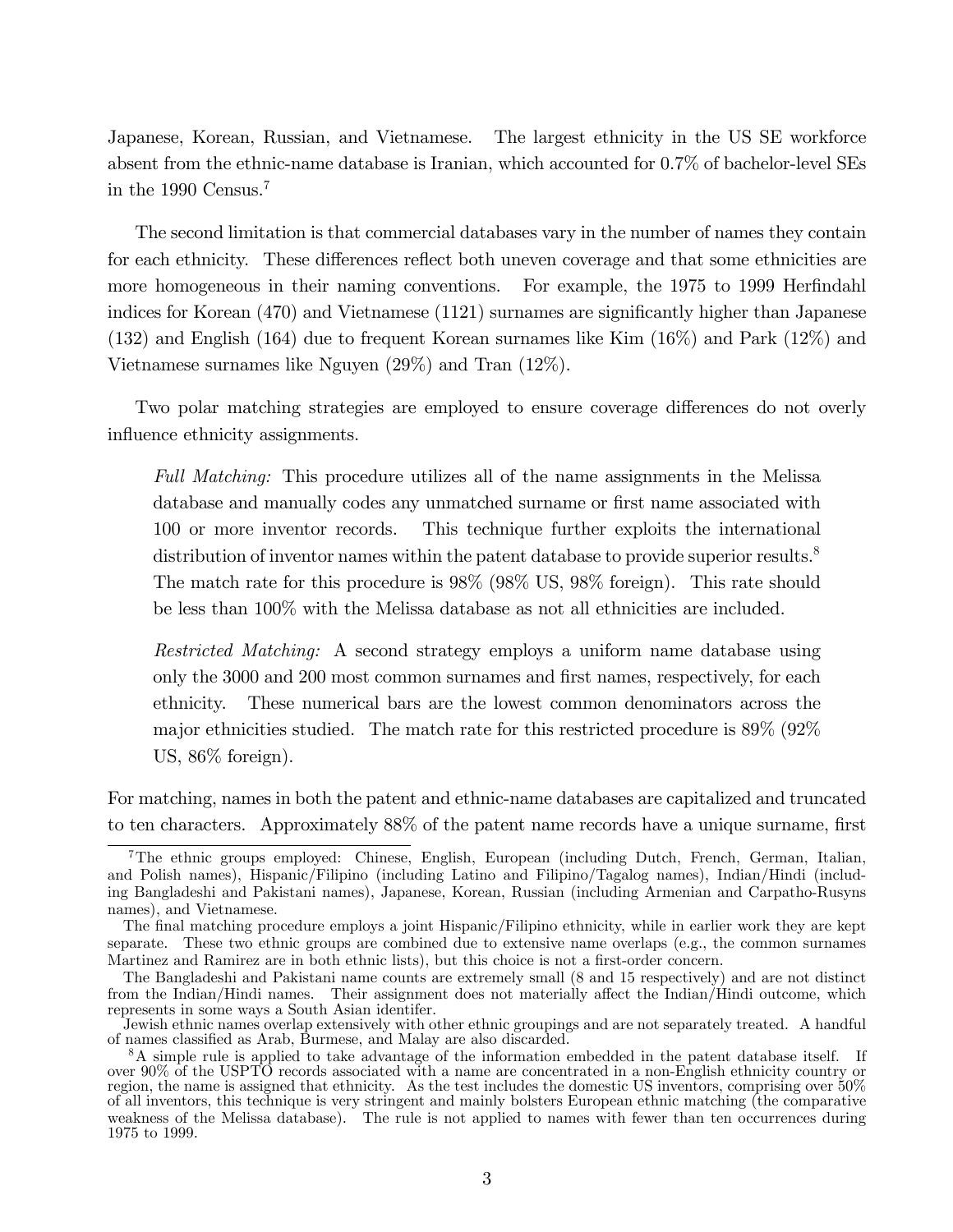name, or middle name match in the Full Matching procedure (77% in the Restricted Matching), affording a single ethnicity determination with priority given to surname matches.

For inventors residing in the US, representative probabilities are assigned to non-unique matches using the masters-level SE communities in Metropolitan Statistical Areas (MSAs). Ethnic probabilities for the remaining 3% of records (mostly foreign) are calculated as equal shares. MSA ethnic compositions are averages of the 1980 and 1990 US 5% Census files; they are kept constant through the sample period. The sample considers civilians aged 22-54 listing Engineers, Mathematical and Computer Scientists, or Natural Scientists as their occupations. The master's degree cut-off reflects the higher average education level of patenting scientists within the scientific community (e.g., Kannankutty and Wilkinson 1999). Country of birth is used to assign ethnicities into broad categories that match the name records.

To illustrate, take the San Francisco scientific community to be  $12.1\%$  Chinese, 66.1% English, and 4.6% European (with other ethnicities omitted). A San Francisco-based record matching to Chinese, English, and European surnames would be assigned a probabilistic ethnicity of 14.6% Chinese, 79.8% English, and 5.6% European (summing to 100%). A China-based record matching all three ethnicities would be assigned a 33.3% probability for each.

#### 2.2 Inventors Residing in Foreign Countries and Regions

The application of the ethnic-name database to the inventors residing outside of the US provides a natural quality-assurance exercise for the technique. Inventions originating outside the US account for just under half of USPTO patents, with applications from Japan comprising about half of this foreign total. The top panel of Table 1 summarizes the results, with the rows presenting the matched characteristics for countries and regions grouped to the ethnicities identifiable with the database. The results are very encouraging. First, the Full Matching procedure assigns ethnicities to a large percentage of foreign records, with the match rates greater than 93% for all countries. In the Restricted Matching procedure, a matching rate of greater than 74% holds for all regions.

Second, the estimated inventor compositions are reasonable. The own-ethnicity shares are summarized in the fourth and fifth columns. The weighted average is  $86\%$  in the Full Matching procedure, and own-ethnicity contributions are greater than 80% in the UK, China, India, Japan, Korea, and Russia regardless of the matching procedure employed. Like the US, own-ethnicity contributions should be less than 100% due to foreign researchers. The high success rate using the Restricted Matching procedure indicates that the ethnic-name database performs well without exploiting the international distribution of names, although power is lost with Europe. Likewise, uneven coverage in the Melissa database is not driving the ethnic composition trends.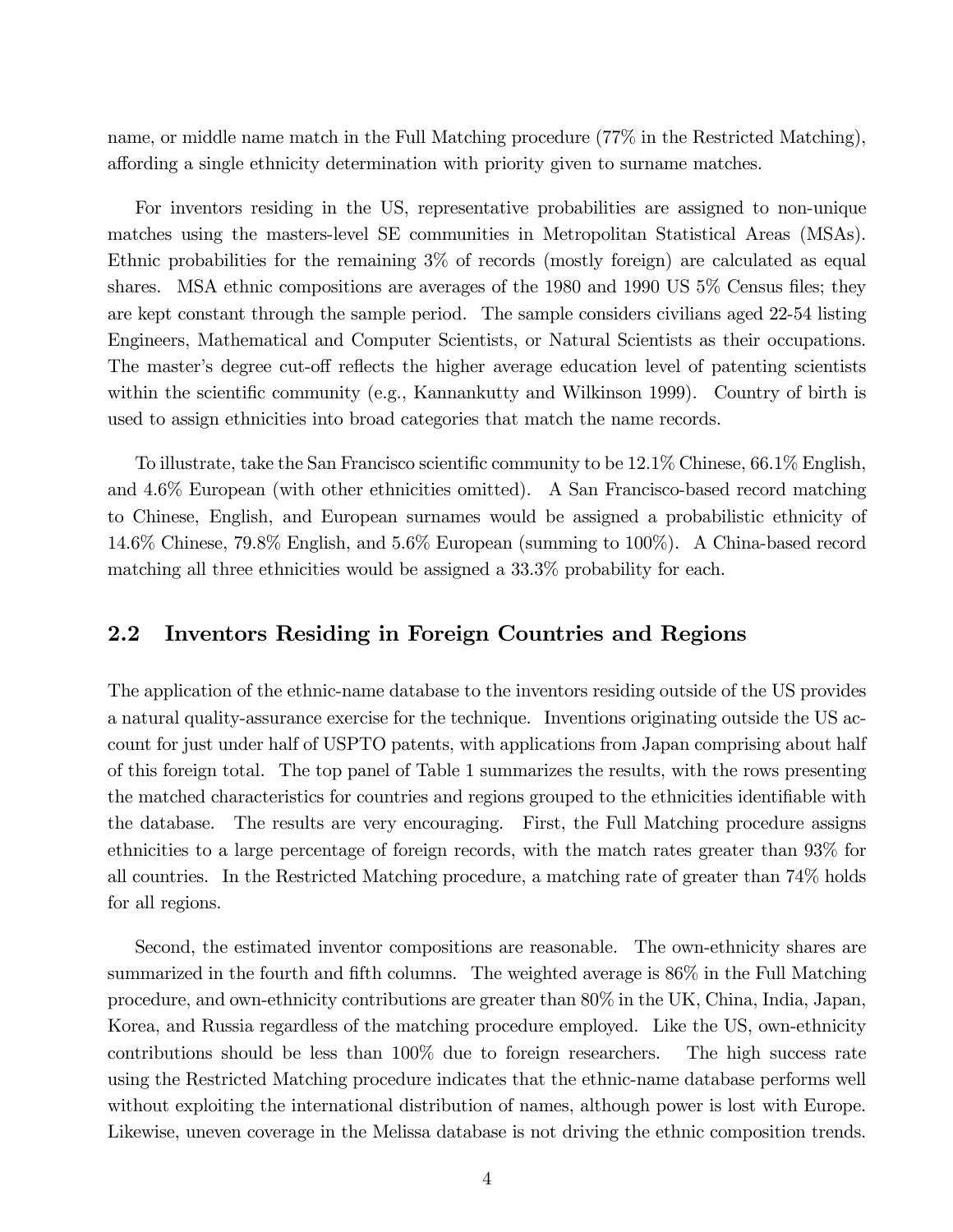The bottom panel of Table 1 presents the complete ethnic compositions estimated for the foreign countries. Many of the positive off-diagonals are to be expected, either due to foreign expatriates (UK, Vietnam), small sample sizes (Vietnam), or overlaps of common names. Two prominent examples of common names are the surname Lee (Chinese, English, and Korean) and the first name Igor (Hispanic and Russian). The most frequent name overlap occurs between the European and Hispanic ethnicities.<sup>9</sup>

One advantage the matching technique possesses for inventors residing in the US is the ability to use the Census to assign probabilistic estimates for overlapping names; foreign records are only assigned as equal shares. The last two columns of Table 1's top panel indicate the percentage of the foreign inventors assigned at least partially to their own-ethnicity. While this study does not make the strong assumption that ties should go to the country's own-ethnicity, the additional power provided by using the US Census for breaking domestic ties is illustrated.

### 2.3 Advantages and Disadvantages of Name-Matching Technique

Visual confirmation of the top 1000 surnames and first names in the USPTO records confirms the name-matching technique works well. Table A1 in the appendix lists the 100 most common surnames of US-based inventors for each ethnicity, along with their relative contributions. These counts sum the ethnic contribution from inventors with each surname. These counts include partial or split assignments. Moreover, they are not necessarily direct or exclusive matches (e.g., the ethnic match may have occurred through the first name). While some inventors are certainly misclassified, the measurement error in aggregate trends building from the micro-data is minor. The Full Matching procedure is the preferred technique and underlies the trends presented in the next section, but most applications find negligible differences when the Restricted Matching dataset is employed instead.

The matched records describe the ethnic composition of US SEs with previously unavailable detail: incorporating the major ethnicities working in the US SE community; separating out detailed technologies and manufacturing industries; providing city and state statistics; and providing annual metrics. Moreover, the assignment of patents to corporations and institutions affords firm-level and university-level characterizations (e.g., the ethnic composition of IBM's inventors filing computer patents from San Francisco in 1985). Detailed econometrics require this level of cross-sectional and longitudinal variation, and the next section provides graphical descriptions along these various dimensions. These descriptive statistics highlight the advantages of name matching through individual patent records.

<sup>9</sup>The main US SE ethnicity missing from the database is Iranian. Running the ethnic-name database on the few patents from Iran yields a 55%-77% match rate. Iranís predicted composition does not favor any of the nine ethnicities studied, with the largest overlap being the English ethnicity at 52%. Ongoing work is attempting to develop better strength for Iranian names.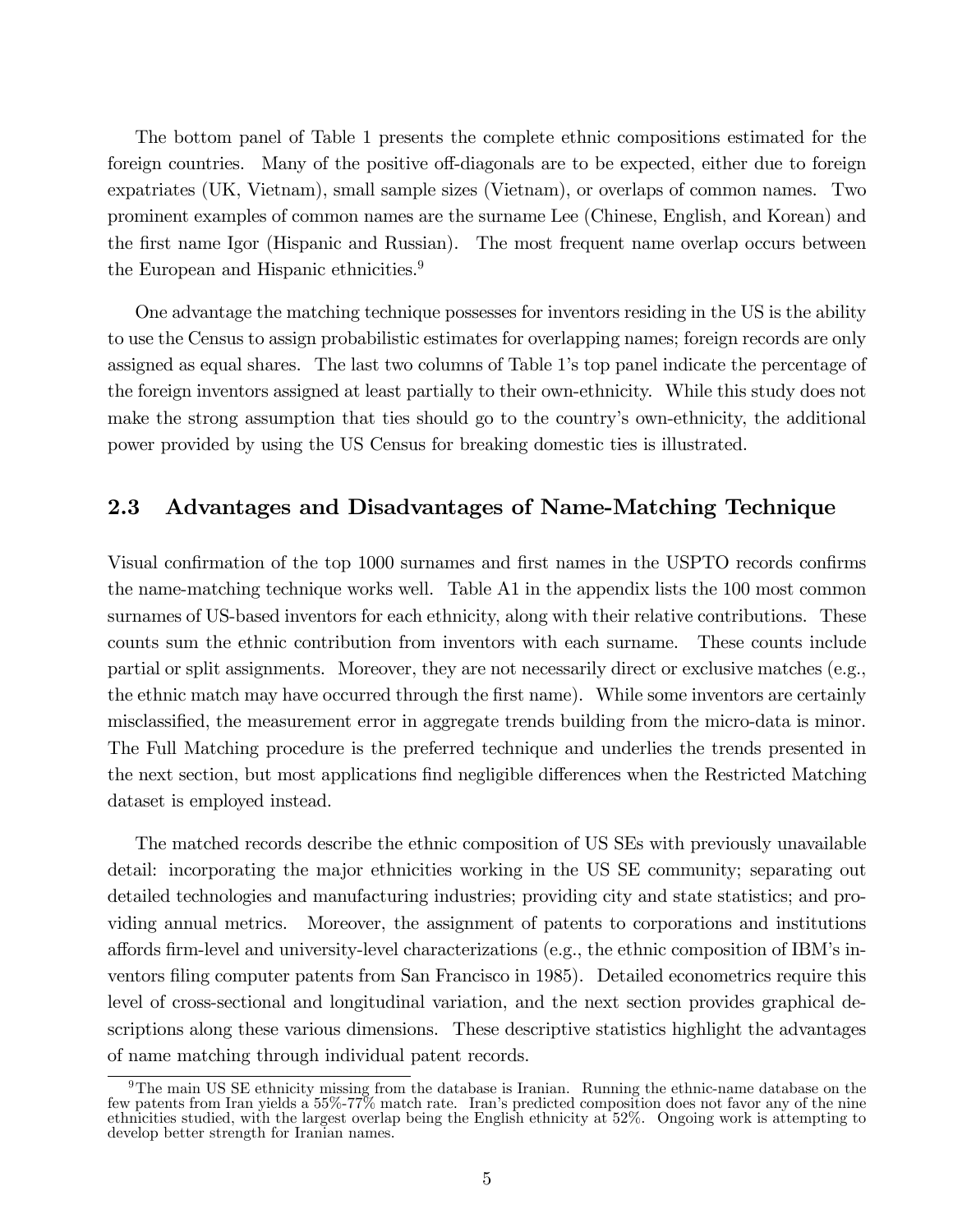The ethnic-name procedure does, however, have two potential limitations for empirical work that should be highlighted. First, the approach does not distinguish foreign-born ethnic researchers in the US from later generations working as SEs. The procedure can only estimate total ethnic SE populations, and these levels are to some extent measured with time-invariant error due to the name-matching approach. The resulting data are very powerful, however, for panel econometrics employ changes in these ethnic SE populations for identification. Moreover, Census and INS records confirm these changes are primarily due to new SE immigration for this period, substantially weakening this overall concern.

The name-matching technique also does not distinguish finer divisions within the nine major ethnic groupings. For ethnic network analyses, it would be advantageous to separate Mexican from Chilean scientists within the Hispanic ethnicity, to distinguish Chinese engineers with ethnic ties to Taipei versus Beijing versus Shanghai, and so on. These distinctions are not possible with the Melissa database, and researchers should understand that measurement error from the broader ethnic divisions may bias their estimated coefficients downward depending upon the application.<sup>10</sup> Nevertheless, Section 3 demonstrates how the deep variation available with the ethnic patenting data provides a much richer description of US ethnic invention than previously available.

## 3 Ethnic Composition of US Inventors

Table 2 describes the ethnic composition of US inventors for 1975-2004.<sup>11</sup> The trends demonstrate a growing ethnic contribution to US technology development, especially among Chinese and Indian scientists. Ethnic inventors are more concentrated in high-tech industries like computers and pharmaceuticals and in gateway cities relatively closer to their home countries (e.g., Chinese in San Francisco, European in New York, and Hispanics in Miami). The final three rows demonstrate a close correspondence of the estimated ethnic composition to the country-of-birth

 $10$ When mapping the ethnic patenting data to country-level data for international diffusion estimations, researchers will also need to cluster their standard errors to reflect the multiple country-to-ethnicity mappings.

 $11$ The current patent data incorporate all patents granted by May 2008. The application years of patents, however, provide the best description of when innovative research is being undertaken, due to the substantial and uneven lags in the USPTO reviews. Accordingly, the annual descriptions employed in this study are undertaken by application years. Unfortunately, this approach leads to significant attrition in the last two years – patents are only included in the database if they have been granted, but a smaller number of applications close to the cut-off have completed the review cycle.

Raw patent counts should be treated with caution. Changes in the personnel resources and review policies of the USPTO influence the number of patents granted over time (e.g., Griliches 1990), and the explosive climb in patent grants over the last two decades is difficult to interpret (e.g., Kortum and Lerner 2000, Kim and Marschke 2004, Hall 2005, Jaffe and Lerner 2005, and Branstetter and Ogura 2005). Accordingly, this study considers patent shares, which avoids these interpretation concerns.

Studies seeking to quantify the number of ethnic researchers in the US should supplement this data with immigration records or demographic surveys (with an unfortunate loss of detail). Trajtenberg (2005) and HBS Research are working on algorithms to identify individual scientists with the USPTO data.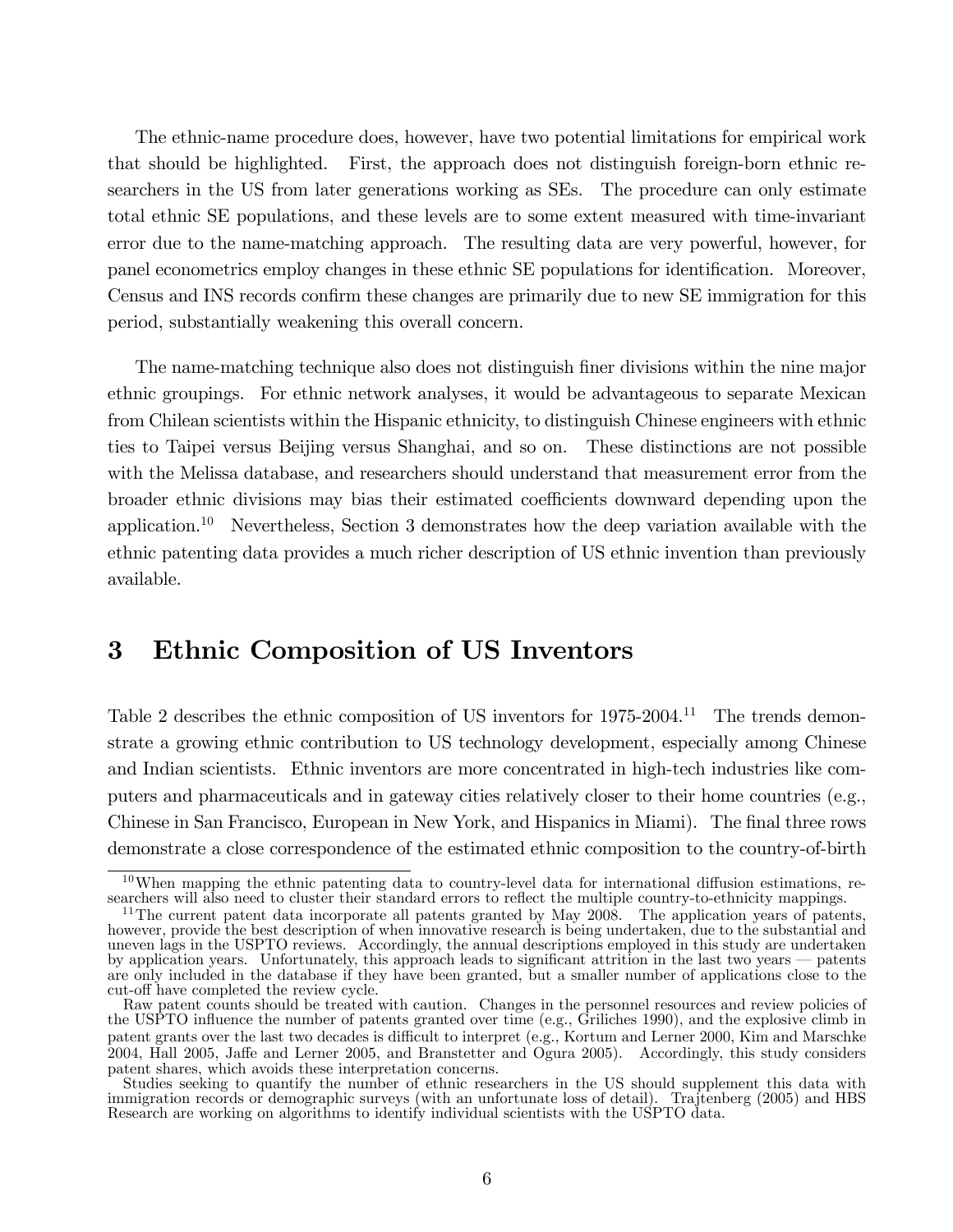composition of the US SE workforce in the  $1990$  Census.<sup>12</sup> The next four subsections more closely examine each dimension of this data.

#### 3.1 Contributions by Year

Figure 1 illustrates the evolving ethnic composition of US inventors from 1975-2004. The omitted English share declines from 83% to 70% during this period. Looking across all technology categories, the European ethnicity is initially the largest foreign contributor to US technology development. Like the English ethnicity, however, the European share of US domestic inventors declines steadily from 8% in 1975 to 6% in 2004. This declining share is partly due to the exceptional growth over the thirty years of the Chinese and Indian ethnicities, which increase from under 2% to over 8% and 5%, respectively. As shown below, this Chinese and Indian growth is concentrated in high-tech sectors, where Chinese inventors supplant European researchers as the largest ethnic contributor to US technology formation. The Indian ethnic contribution declines somewhat after 2000, mostly due to changes within the computer technology sector as seen below.

Among the other ethnicities, the Hispanic contribution grows from 3% to 4% from 1975 to 2004. The level of this series is likely mismeasured due to the extensive overlap of Hispanic and European names, but the positive growth is consistent with stronger Latino and Filipino scientific contributions in Florida and California. The Korean share increases dramatically from  $0.3\%$  to  $1.1\%$  over the thirty years, while the Russian climbs from  $1.2\%$  to  $2.2\%$ . Although difficult to see with Figure 1's scaling, much of the Russian increase occurs in the 1990s following the dissolution of the Soviet Union. The Japanese share steadily increases from 0.6% to 1.0%. Finally, while the Vietnamese contribution is the lowest throughout the sample, it does exhibit the strongest relative growth from  $0.1\%$  to  $0.6\%$ .

#### 3.2 Contributions by Technology

Figure 2 documents the total ethnic contribution by the six broad technology groups into which patents are often classified: Chemicals, Computers and Communications, Drugs and Medical, Electrical and Electronic, Mechanical, and Others. The miscellaneous group includes patents for agriculture, textiles, furniture, and the like. Growth in ethnic patenting is clearly stronger in high-tech sectors than in more traditional industries. Figures 3-8 provide the ethnic contributions within each technology category. The growing ethnic contribution in high-tech sectors is easily traced to the Chinese and Indian ethnicities. Moreover, these two ethnicities exhibit

 $12$ The estimated European contribution in Table 2 is naturally higher than the immigrant contribution measured by foreign born.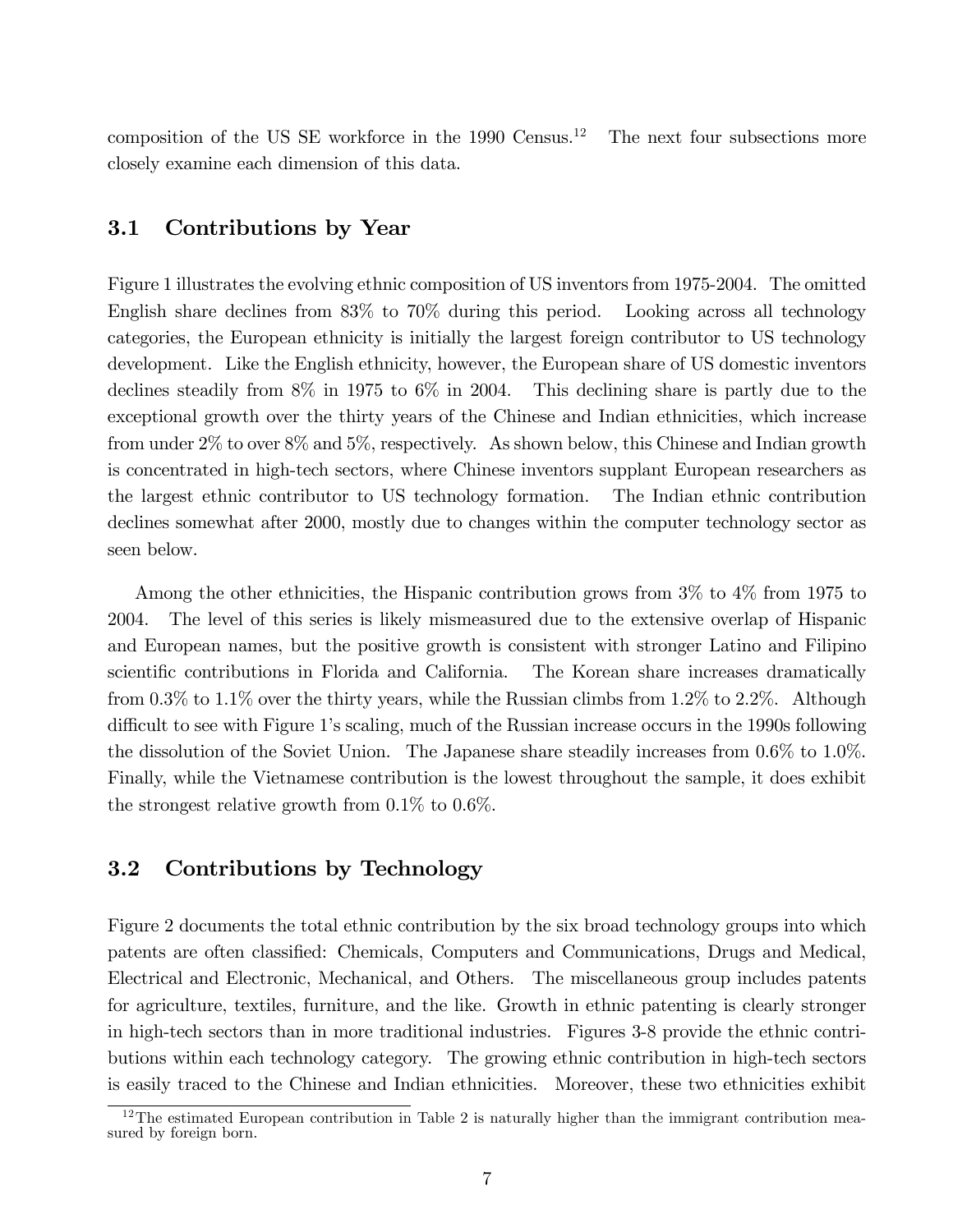the most interesting and economically meaningful variation across technologies, as summarized in Figures 9 and  $10^{13}$ 

#### 3.3 Contributions by Institution

Figure 11 demonstrates that intriguing differences in ethnic scientific contributions also exist by institution type. Over the 1975-2004 period, ethnic inventors are more concentrated in government and university research labs and in publicly listed companies than in private companies or as unaffiliated inventors. Part of this levels difference is certainly due to immigration visa sponsorships by larger institutions. Growth in ethnic shares are initially stronger in the government and university labs, but publicly listed companies appear to close the gap by 2004. The other interesting trend in Figure 11 is for private companies, where the ethnic contribution sharply increases in the 1990s. This rise coincides with the strong growth in ethnic entrepreneurship in high-tech sectors.<sup>14</sup>

#### 3.4 Contributions by Geography

This paper closes its descriptive statistics with an examination of the 1975-2004 ethnic inventor contributions by major cities in Table 3. Cities are defined through 281 Metropolitan Statistical Areas.<sup>15</sup> Not surprisingly, total patenting shares are highly correlated with city size, with the three largest shares of US domestic patenting for 1995-2004 found in San Francisco  $(12\%)$ , New York  $(7\%)$ , and Los Angeles  $(6\%)$ . More interestingly, non-English patenting is more concentrated than general innovation. The 1995-2004 non-English patent shares of San Francisco, New York, and Los Angeles are 19%, 10%, and 8%, respectively. Similarly, 81% of non-English invention occurs in the top 47 patenting cities listed in Table 3, compared to 73% of total patenting. Indian and Chinese invention is even further agglomerated. San Francisco shows exceptional growth from an 8% share of total US Indian and Chinese patenting in

<sup>&</sup>lt;sup>13</sup>The USPTO issues patents by technology categories rather than by industries. Combining the work of Johnson (1999), Silverman (1999), and Kerr (2008a), concordances can be developed to map the USPTO classification scheme to the three-digit industries in which new inventions are manufactured or used. Scherer (1984) and Keller  $(2002)$  further discuss the importance of inter-industry R&D flows.

 $14$ Publicly listed companies are identified from a 1989 mapping developed by Hall et al. (2001). This company list is not updated for delistings or new public offerings. This approach maintains a constant public grouping for reference, but it also weakens the respresentativeness of the public and private company groupings at the sample extremes for current companies.

Industry patents account for 72% of patents granted from 1980-1997. Public companies account for 59% of industry patents during the period and are identified through Compustat records. Government and university institutions are identified through institution names and account for about 4% of patents granted. Federally funded research and development centers (FFRDCs) are included in both industry and government groups. Unassigned patents account for about 26% of patents granted.

<sup>&</sup>lt;sup>15</sup>MSAs are identified from inventors' city names using city lists collected from the Office of Social and Economic Data Analysis at the University of Missouri, with a matching rate of 99%. Manual coding further ensures all patents with more than 100 citations and all city names with more than 100 patents are identified.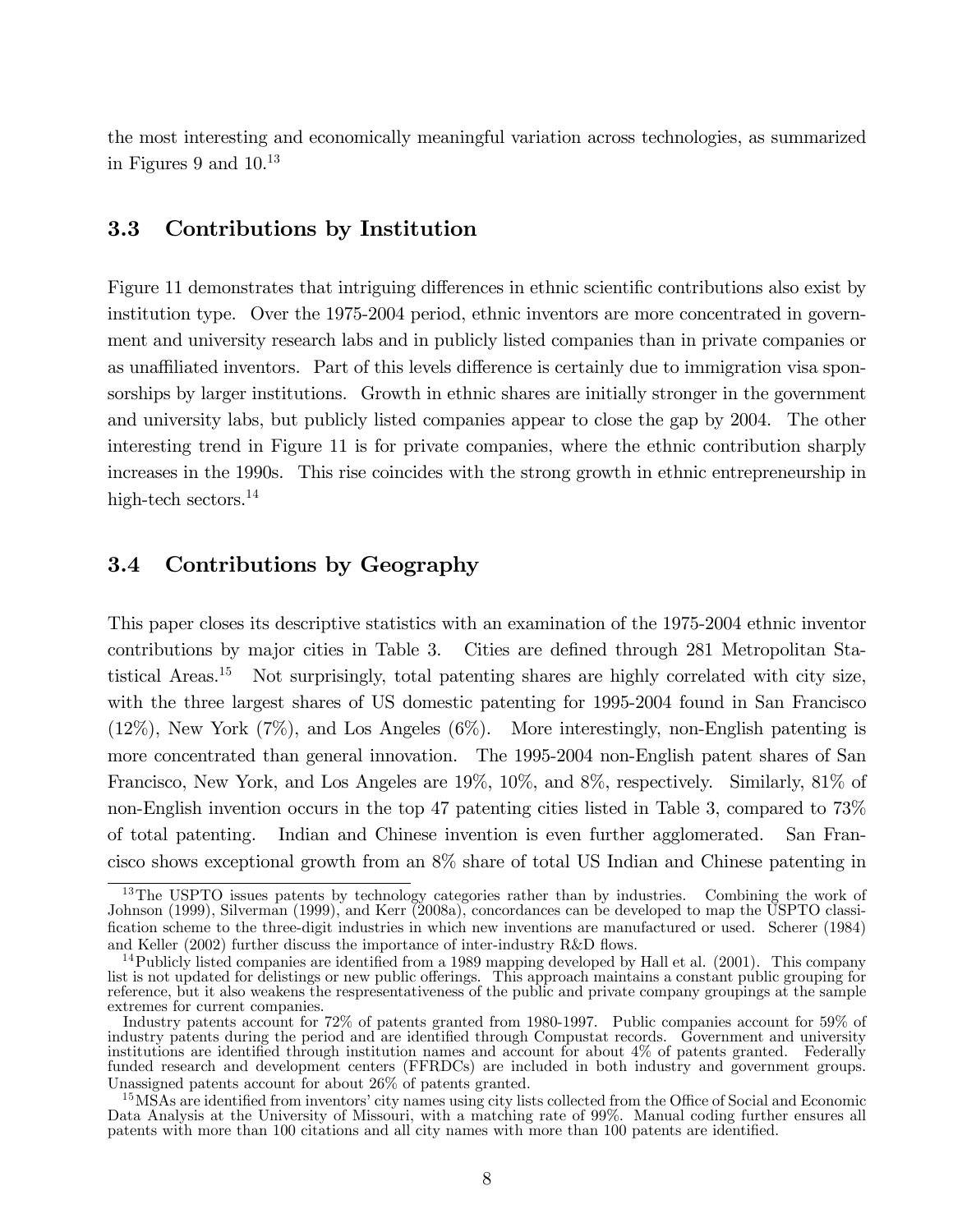1975-1984 to 25% in 1995-2004, while the combined shares of New York and Chicago decline from 22% to 13%. Agrawal et al. (2007a,b) and Kerr (2008c) further describe ethnic inventor agglomeration in the US using the ethnic name approach.

Not only are ethnic scientists disproportionately concentrated in major cities, but growth in a cityís share of ethnic patenting is highly correlated with growth in its share of total US patenting. Across the whole sample and including all of the intervening years, an increase of 1% in a cityís ethnic patenting share correlates with a 0.6% increase in the cityís total invention share. This coefficient is remarkably high, as the ethnic share of total invention during this period is around 20%. Shifts in the concentration of ethnic inventors appear to facilitate changes in the geographic composition of US innovation.<sup>16</sup>

## 4 Conclusion

Ethnic scientists and engineers are an important and growing contributor to US technology development. The Chinese and Indian ethnicities, in particular, are now an integral part of US invention in high-tech sectors. This paper describes how the probable ethnicities of US researchers can be determined at the micro-level through their names available with USPTO patent records. The ethnic-name database this study employs distinguishes nine ethnic groups, and the matched database describes the ethnic composition of US inventors with previously unavailable cross-sectional and longitudinal detail. This richer variation can support more detailed and informative empirical analyses than would be feasible otherwise.

 $16$ The ethnic-name approach does not distinguish ethnic inventor shifts due to new immigration, domestic migration, or occupational changes. It is likewise beyond the scope of this descriptive note to explore issues of causality or effects on native workers. See Kerr and Lincoln  $(2008)$  for recent work in this area.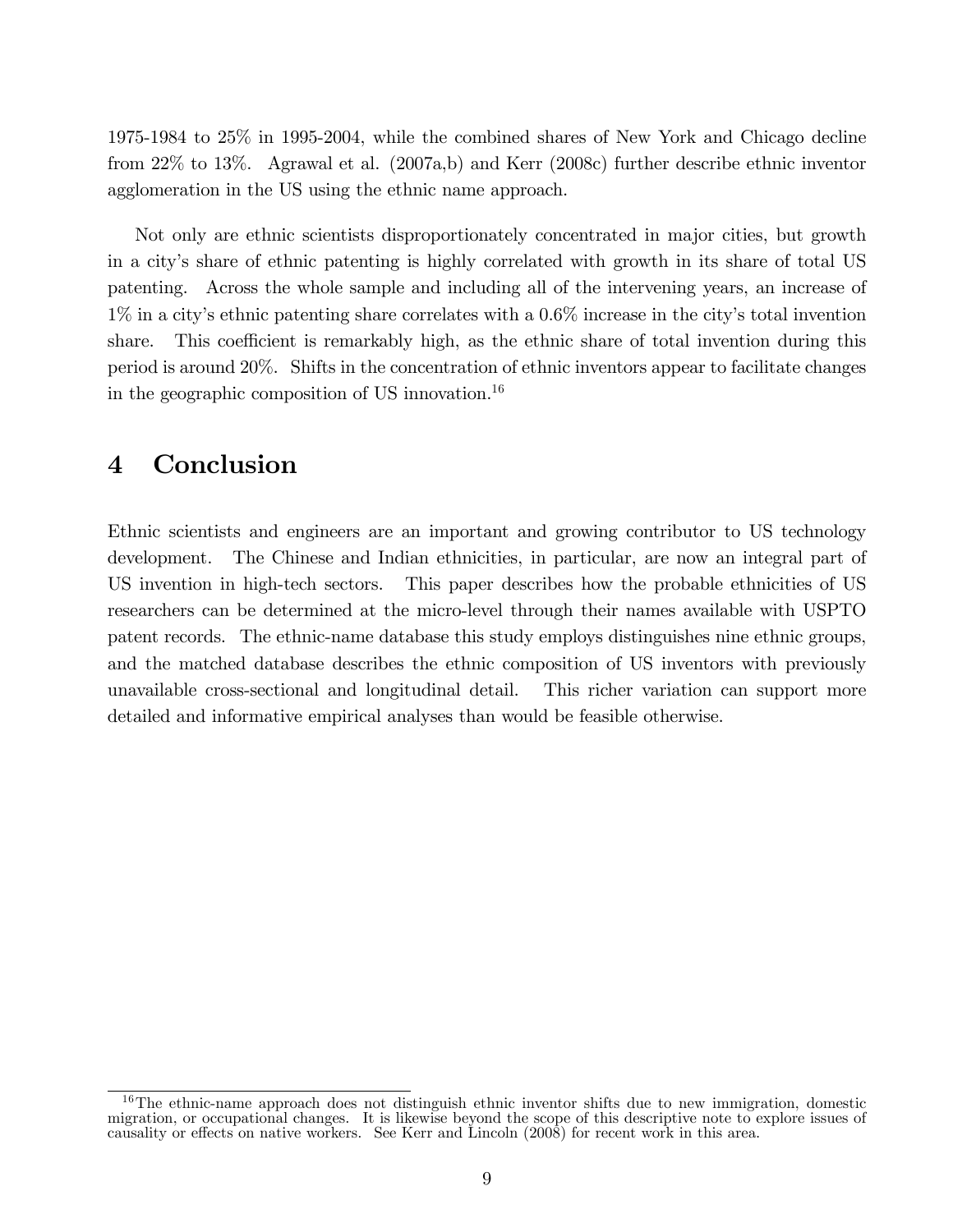### References

- [1] Agrawal, Ajay, Devesh Kapur, and John McHale, "Birds of a Feather Better Together? Exploring the Optimal Spatial Distribution of Ethnic Inventors", NBER Working Paper 12823 (2007a).
- [2] Agrawal, Ajay, Devesh Kapur, and John McHale, "Brain Drain or Brain Bank? The Impact of Skilled Emigration on Poor-Country Innovation", Working Paper (2007b).
- [3] Borjas, George, "Do Foreign Students Crowd Out Native Students from Graduate Programs?", NBER Working Paper 10349 (2004).
- [4] Branstetter, Lee, and Yoshiaki Ogura, "Is Academic Science Driving a Surge in Industrial Innovation? Evidence from Patent Citations", NBER Working Paper 11561 (2005).
- [5] Burton, Lawrence, and Jack Wang, "How Much Does the U.S. Rely on Immigrant Engineers?", NSF SRS Issue Brief (1999).
- [6] Foley, C. Fritz, and William Kerr, "US Ethnic Scientists and Foreign Direct Investment Placement", Working Paper (2008).
- [7] Freeman, Richard, "Does Globalization of the Scientific/Engineering Workforce Threaten U.S. Economic Leadership?", NBER Working Paper 11457 (2005).
- [8] Griliches, Zvi, "Patent Statistics as Economic Indicators: A Survey", Journal of Economic Literature 28:4 (1990), 1661-1707.
- [9] Hall, Bronwyn, "Exploring the Patent Explosion", Journal of Technology Transfer 30 (2005), 35-48.
- [10] Hall, Bronwyn, Adam Jaffe, and Manuel Trajtenberg, "The NBER Patent Citation Data File: Lessons, Insights and Methodological Tools", NBER Working Paper 8498 (2001).
- [11] Jaffe, Adam, and Joshua Lerner, *Innovation and Its Discontents* (Boston, MA: Harvard Business School Press, 2005).
- [12] Johnson, Daniel, "150 Years of American Invention: Methodology and a First Geographic Application", Wellesley College Economics Working Paper 99-01 (1999). Data currently reside at http://faculty1.coloradocollege.edu/~djohnson/uships.html.
- [13] Johnson, Jean, "Statistical Profiles of Foreign Doctoral Recipients in Science and Engineering: Plans to Stay in the United States", NSF SRS Report (1998).
- [14] Johnson, Jean, "Human Resource Contribution to U.S. Science and Engineering From China", NSF SRS Issue Brief (2001).
- [15] Kannankutty, Nirmala, and R. Keith Wilkinson, "SESTAT: A Tool for Studying Scientists and Engineers in the United States", NSF SRS Report (1999).
- [16] Keller, Wolfgang, "Trade and the Transmission of Technology", Journal of Economic Growth 7 (2002), 5-24.
- [17] Kerr, William, "Ethnic Scientific Communities and International Technology Diffusion", Review of Economics and Statistics 90:3 (2008a), 518-537.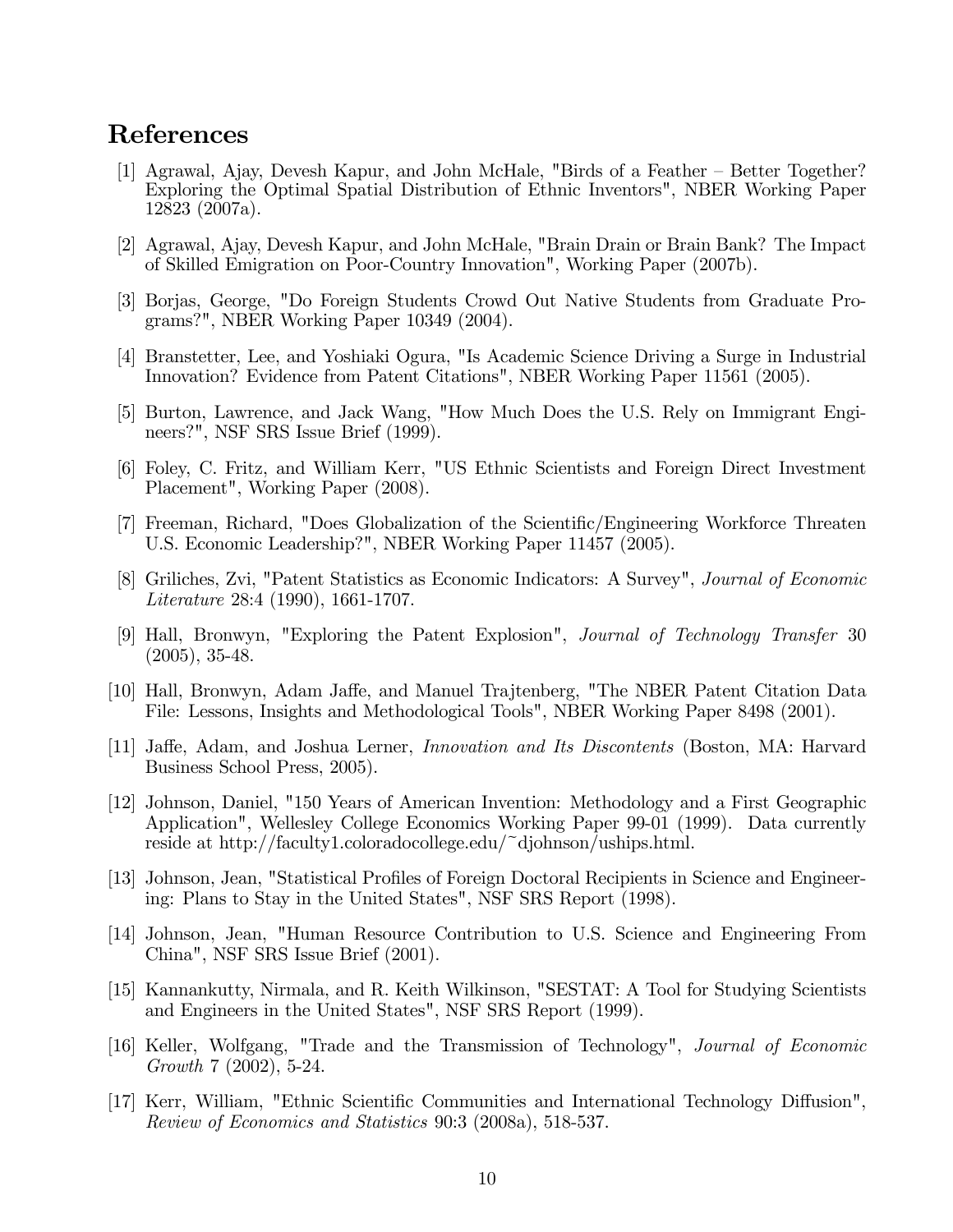- [18] Kerr, William, "Heterogeneous Technology Diffusion and Ricardian Trade Patterns", Working Paper (2008b).
- [19] Kerr, William, "The Agglomeration of US Ethnic Inventors", HBS Working Paper (2008c).
- [20] Kerr, William, "The Role of Immigrant Scientists and Entrepreneurs in International Technology Transfer", MIT Ph.D. Dissertation (2005).
- [21] Kerr, William, and William Lincoln, "The Supply Side of Innovation: H-1B Visa Reforms and US Ethnic Invention", HBS Working Paper 09-005 (2008).
- [22] Kim, Jinyoung, and Gerald Marschke, "Accounting for the Recent Surge in U.S. Patenting: Changes in R&D Expenditures, Patent Yields, and the High Tech Sector", Economics of Innovation and New Technologies 13:6 (2004), 543-558.
- [23] Kortum, Samuel, and Joshua Lerner, "Assessing the Contribution of Venture Capital to Innovation", RAND Journal of Economics 31:4 (2000), 674-692.
- [24] Lowell, B. Lindsay, "H1-B Temporary Workers: Estimating the Population", The Center for Comparative Immigration Studies Working Paper 12 (2000).
- [25] Saxenian, AnnaLee, with Yasuyuki Motoyama and Xiaohong Quan, Local and Global Networks of Immigrant Professionals in Silicon Valley (San Francisco, CA: Public Policy Institute of California, 2002a).
- [26] Saxenian, AnnaLee, "Silicon Valley's New Immigrant High-Growth Entrepreneurs", *Eco*nomic Development Quarterly 16:1 (2002b), 20-31.
- [27] Scherer, Frederic, "Using Linked Patent Data and R&D Data to Measure Technology Flows", in Griliches, Zvi (ed.) R & D, Patents and Productivity (Chicago, IL: University of Chicago Press, 1984).
- [28] Silverman, Brian, "Technological Resources and the Direction of Corporate Diversification: Toward an Integration of the Resource-Based View and Transaction Cost Economics", Management Science 45:8 (1999), 1109-1124.
- [29] Stephan, Paula, and Sharon Levin, "Exceptional Contributions to US Science by the Foreign-Born and Foreign-Educated", Population Research and Policy Review 20:1 (2001), 59-79.
- [30] Streeter, Joanne, "Major Declines in Admissions of Immigrant Scientists and Engineers in Fiscal Year 1994", NSF SRS Issue Brief (1997).
- [31] Trajtenberg, Manuel, "The Mobility of Inventors and the Productivity of Research", Working Paper (2005).
- [32] Wadhwa, Vivek, AnnaLee Saxenian, Ben Rissing, and Gary Gereffi, "America's New Immigrant Entrepreneurs I", Working Paper (2007).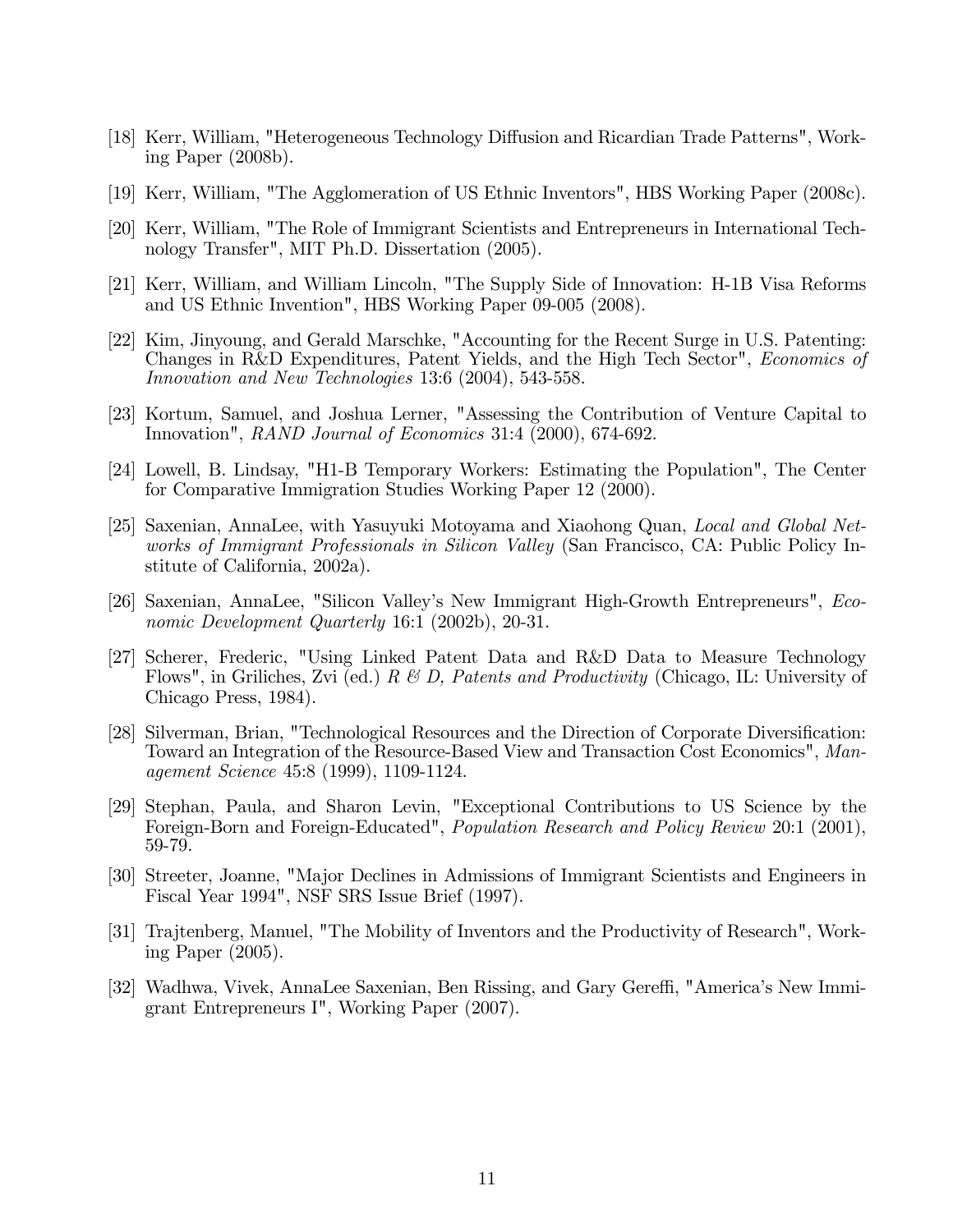

**Fig. 1: Ethnic Share of US Domestic Patents**

**Fig. 2: Total US Ethnic Share by Technology**

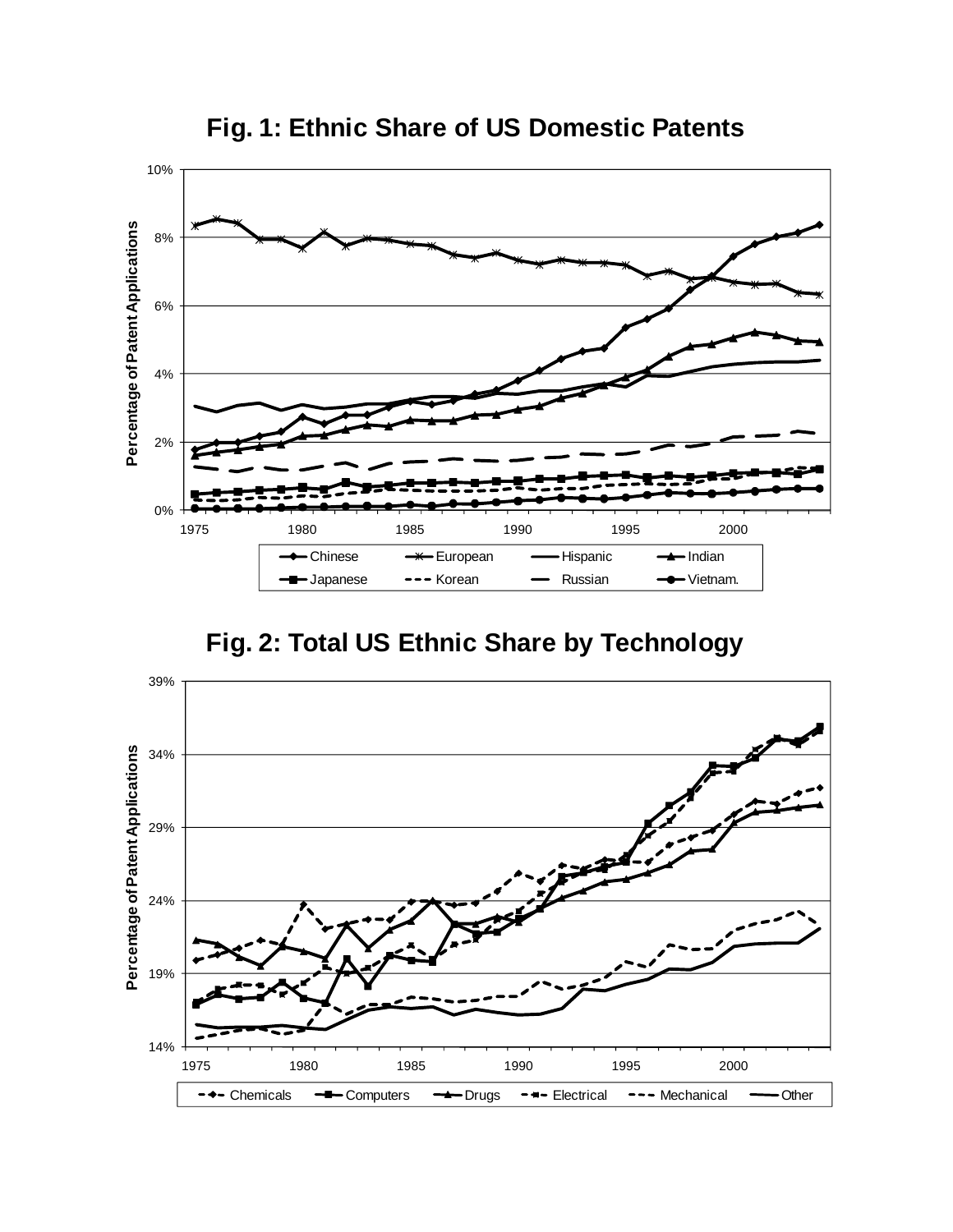

**Fig. 3: US Ethnic Patenting - Chemicals**

## **Fig. 4: US Ethnic Patenting - Computers**

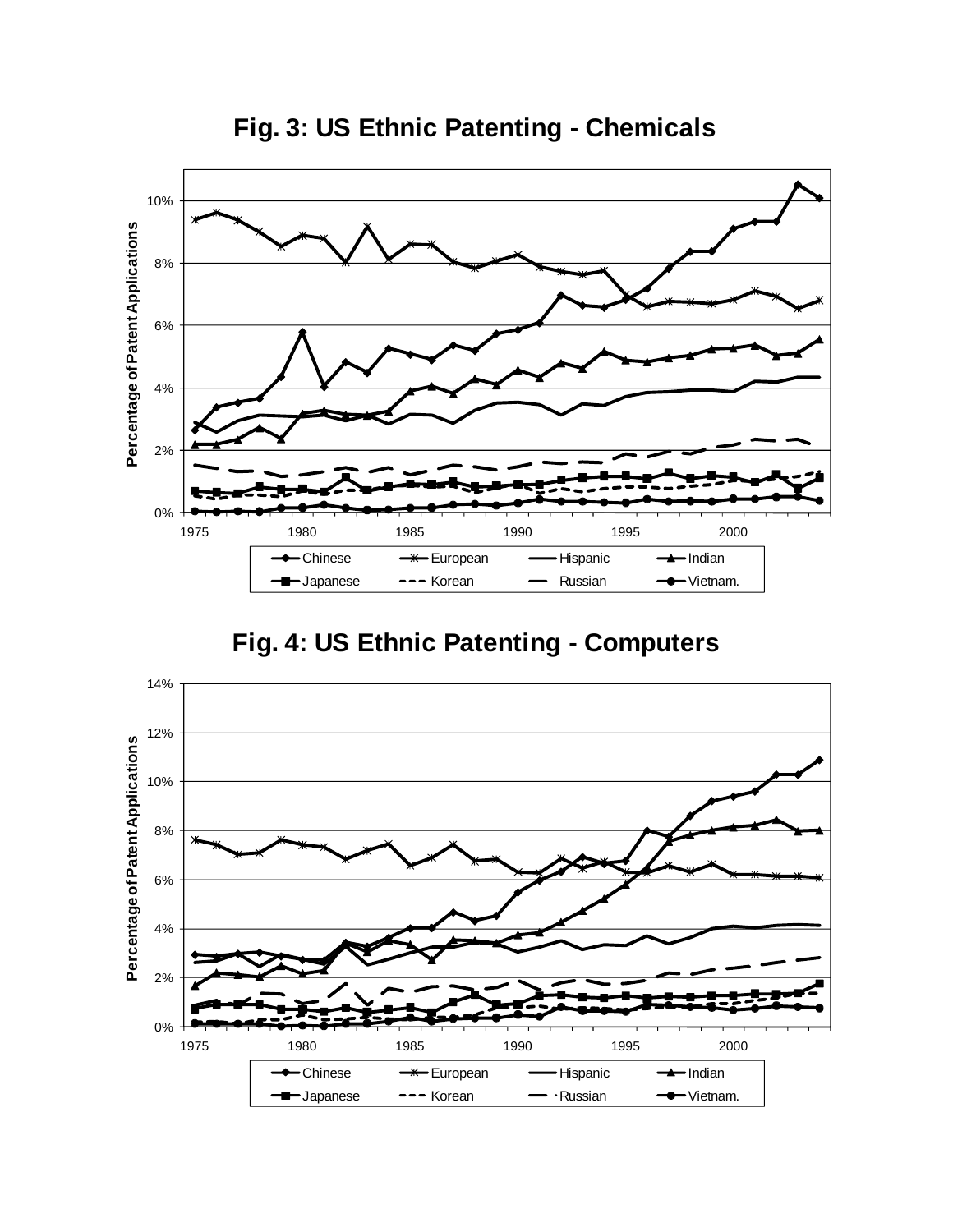

**Fig. 5: US Ethnic Patenting - Drugs**

**Fig. 6: US Ethnic Patenting - Electrical**

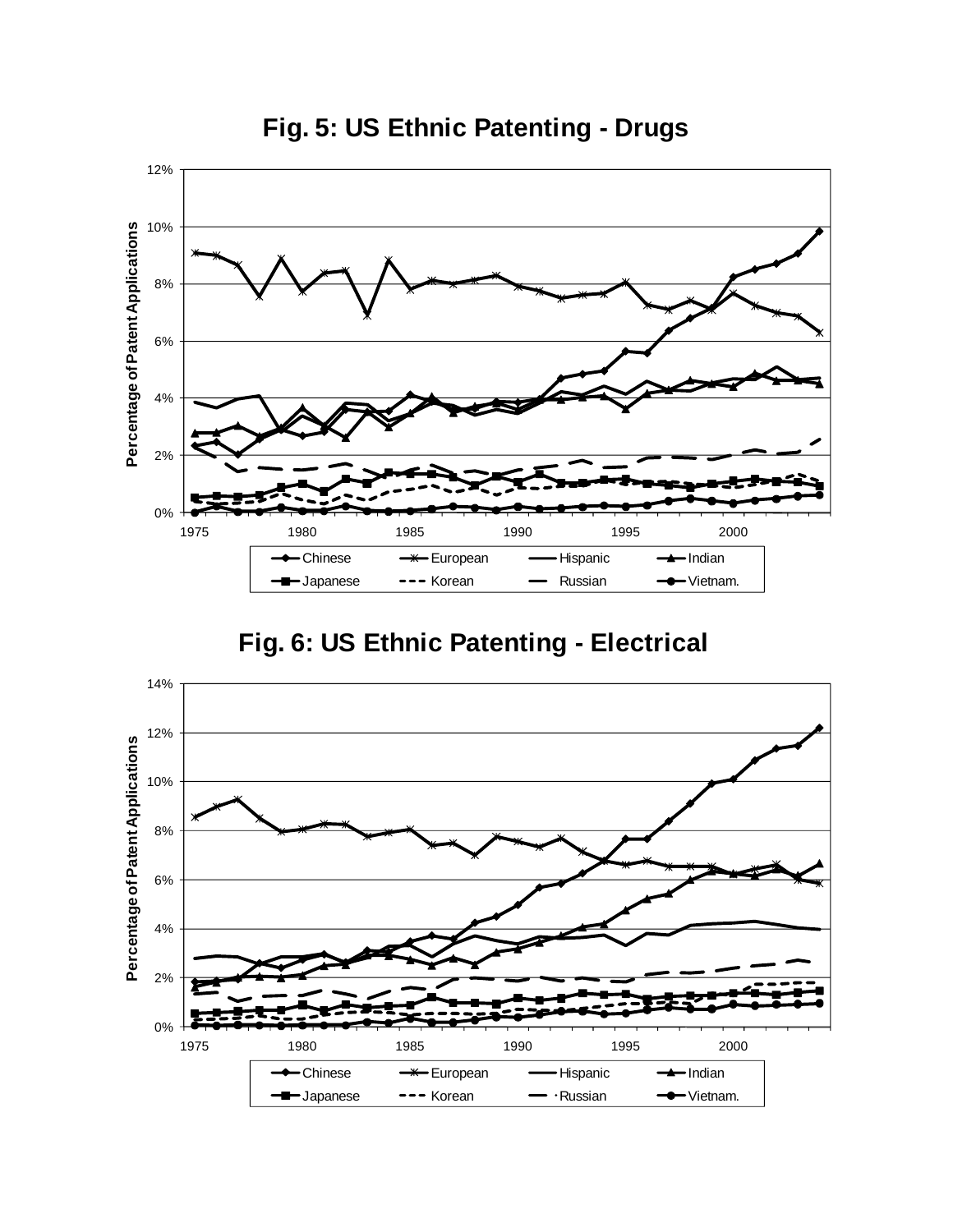

**Fig. 7: US Ethnic Patenting - Mechanical**

# **Fig. 8: US Ethnic Patenting - Other**

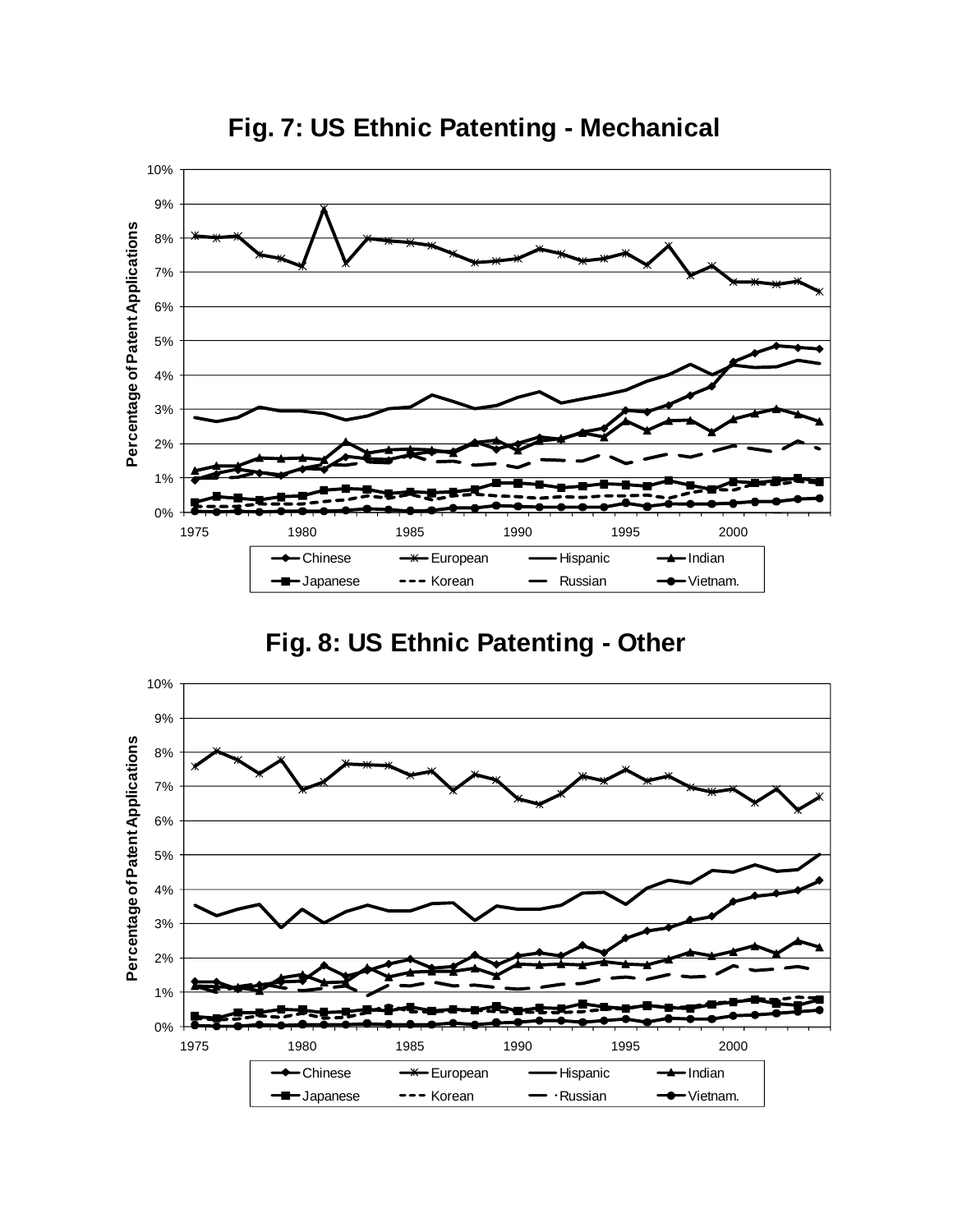

**Fig. 9: Chinese Contribution by Technology**

## **Fig. 10: Indian Contribution by Technology**

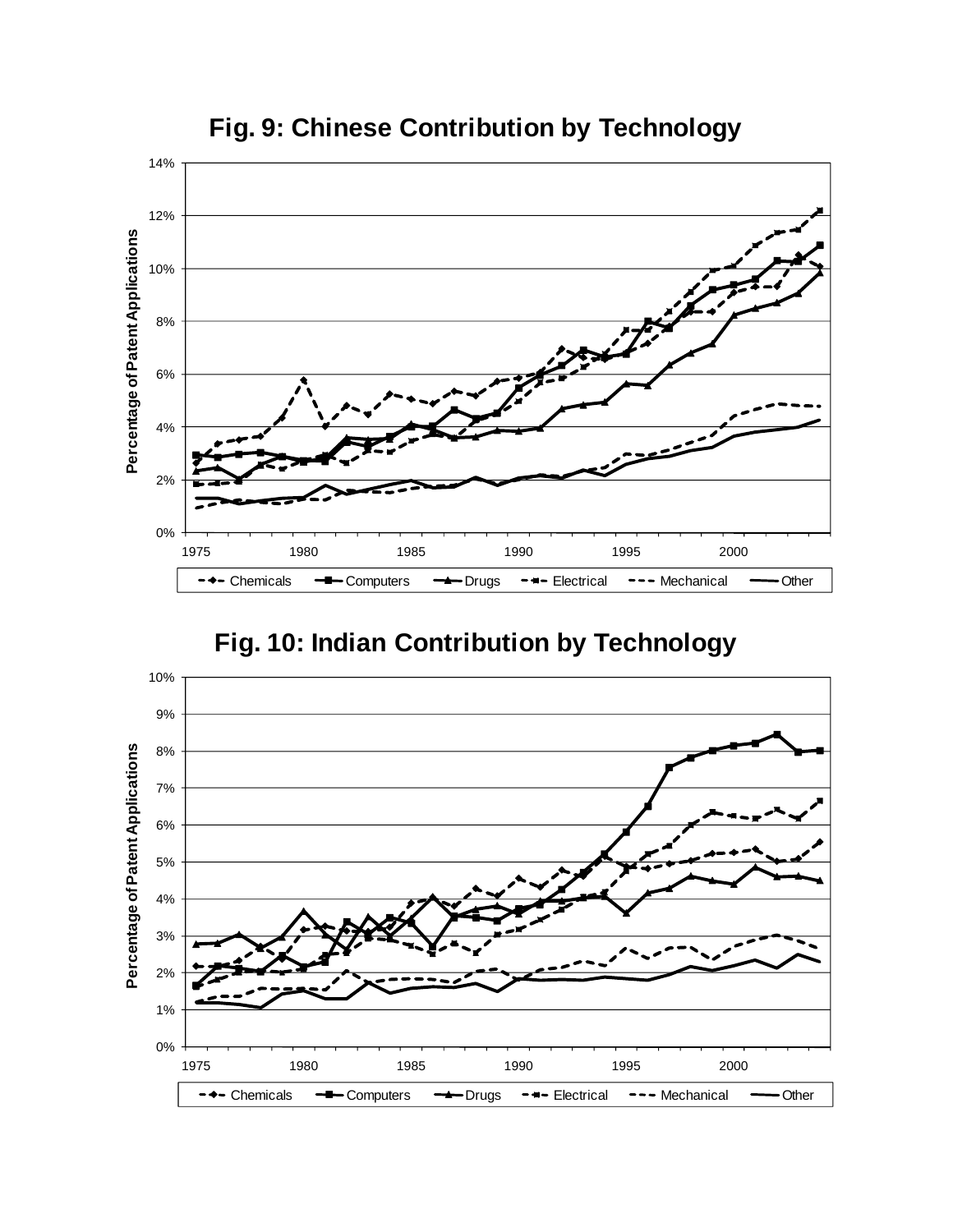

**Fig. 11: Total US Ethnic Share by Institution**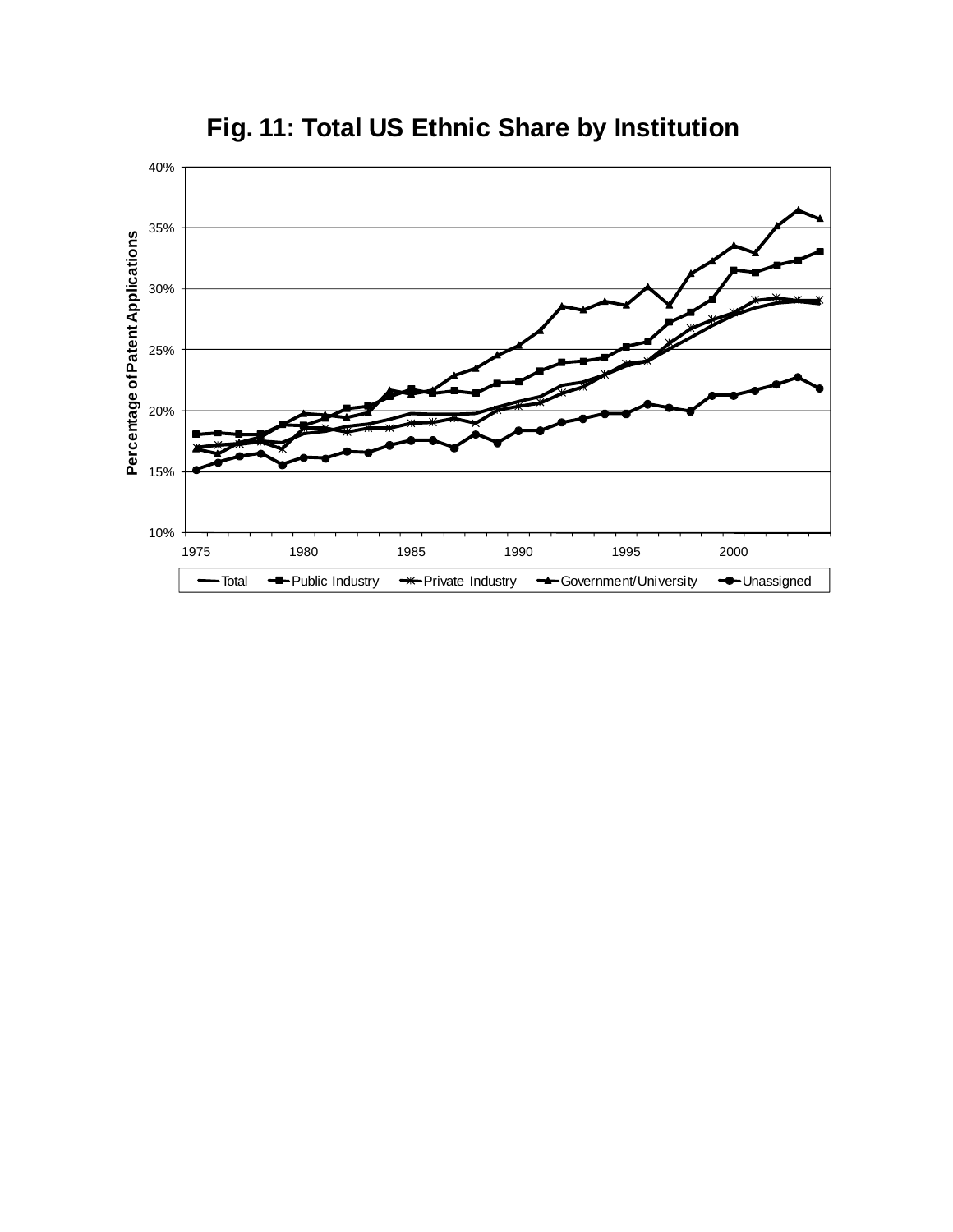#### **Table 1: Descriptive Statistics for Inventors Residing in Foreign Countries and Regions**

|                         |           | Percentage of<br>Region's Inventors<br>Matched with<br><b>Ethnic Database</b> |           | Percentage of<br>Region's Inventors<br><b>Assigned Ethnicity</b><br>of Their Region |           | Percentage of<br>Region's Inventors<br><b>Assigned Ethnicity</b><br>of Region (Partial) |           |
|-------------------------|-----------|-------------------------------------------------------------------------------|-----------|-------------------------------------------------------------------------------------|-----------|-----------------------------------------------------------------------------------------|-----------|
|                         | Obs.      | Full                                                                          | Restrict. | Full                                                                                | Restrict. | Full                                                                                    | Restrict. |
| United Kingdom          | 187,266   | 99%                                                                           | 95%       | 85%                                                                                 | 83%       | 92%                                                                                     | 91%       |
| China, Singapore        | 167,370   | 100%                                                                          | 98%       | 88%                                                                                 | 89%       | 91%                                                                                     | 91%       |
| <b>Western Europe</b>   | 1,210,231 | 98%                                                                           | 79%       | 66%                                                                                 | 46%       | 73%                                                                                     | 58%       |
| <b>Hispanic Nations</b> | 27,298    | 99%                                                                           | 74%       | 74%                                                                                 | 69%       | 93%                                                                                     | 93%       |
| India                   | 13,582    | 93%                                                                           | 76%       | 88%                                                                                 | 88%       | 90%                                                                                     | 89%       |
| Japan                   | 1,822,253 | 100%                                                                          | 89%       | 100%                                                                                | 96%       | 100%                                                                                    | 96%       |
| South Korea             | 127,975   | 100%                                                                          | 100%      | 84%                                                                                 | 83%       | 89%                                                                                     | 88%       |
| Russia                  | 33,237    | 94%                                                                           | 78%       | 81%                                                                                 | 84%       | 93%                                                                                     | 94%       |
| Vietnam                 | 41        | 100%                                                                          | 98%       | 36%                                                                                 | 43%       | 44%                                                                                     | 43%       |

Summary Statistics for Full and Restricted Matching Procedures

Complete Ethnic Composition of Region's Inventors (Full Matching)

|                         | English | Chinese | European | Hispanic | Indian | Japanese | Korean | Russian | Vietnam. |
|-------------------------|---------|---------|----------|----------|--------|----------|--------|---------|----------|
| United Kingdom          | 85%     | 2%      | 5%       | 3%       | 2%     | 0%       | 0%     | 2%      | 0%       |
| China, Singapore        | 3%      | 88%     | 1%       | 1%       | 1%     | 1%       | 4%     | 1%      | 1%       |
| Western Europe          | 21%     | 1%      | 66%      | 8%       | 1%     | 0%       | 0%     | 3%      | 0%       |
| <b>Hispanic Nations</b> | 11%     | 1%      | 10%      | 74%      | 0%     | 1%       | 0%     | 2%      | 0%       |
| India                   | 3%      | 1%      | 1%       | 5%       | 88%    | 0%       | 0%     | 2%      | 0%       |
| Japan                   | 0%      | 0%      | 0%       | 0%       | 0%     | 100%     | 0%     | 0%      | 0%       |
| South Korea             | 2%      | 11%     | 0%       | 1%       | 0%     | 1%       | 84%    | 1%      | 0%       |
| Russia                  | 5%      | 1%      | 3%       | 9%       | 0%     | 0%       | 0%     | 81%     | 0%       |
| Vietnam                 | 17%     | 21%     | 12%      | 0%       | 0%     | 10%      | 2%     | 2%      | 36%      |

Notes: Matching is undertaken at inventor level using the Full and Restricted Matching procedures outlined in the text. The middle columns of the top panel summarize the share of each region's inventors assigned the ethnicity of that region; the complete composition for the Full Matching procedure is detailed in the bottom panel. The right-hand columns in the top panel document the percentage of the region's inventors assigned at least partially to their region's ethnicity.

Greater China includes Mainland China, Hong Kong, Macao, and Taiwan. Western Europe includes Austria, Belgium, Denmark, Finland, France, Germany, Italy, Luxembourg, Netherlands, Norway, Poland, Sweden, and Switzerland. Hispanic Nations includes Argentina, Belize, Brazil, Chile, Columbia, Costa Rica, Cuba, Dominican Republic, Ecuador, El Salvador, Guatemala, Honduras, Mexico, Nicaragua, Panama, Paraguay, Peru, Philippines, Portugal, Spain, Uruguay, and Venezuela. Russia includes former Soviet Union countries.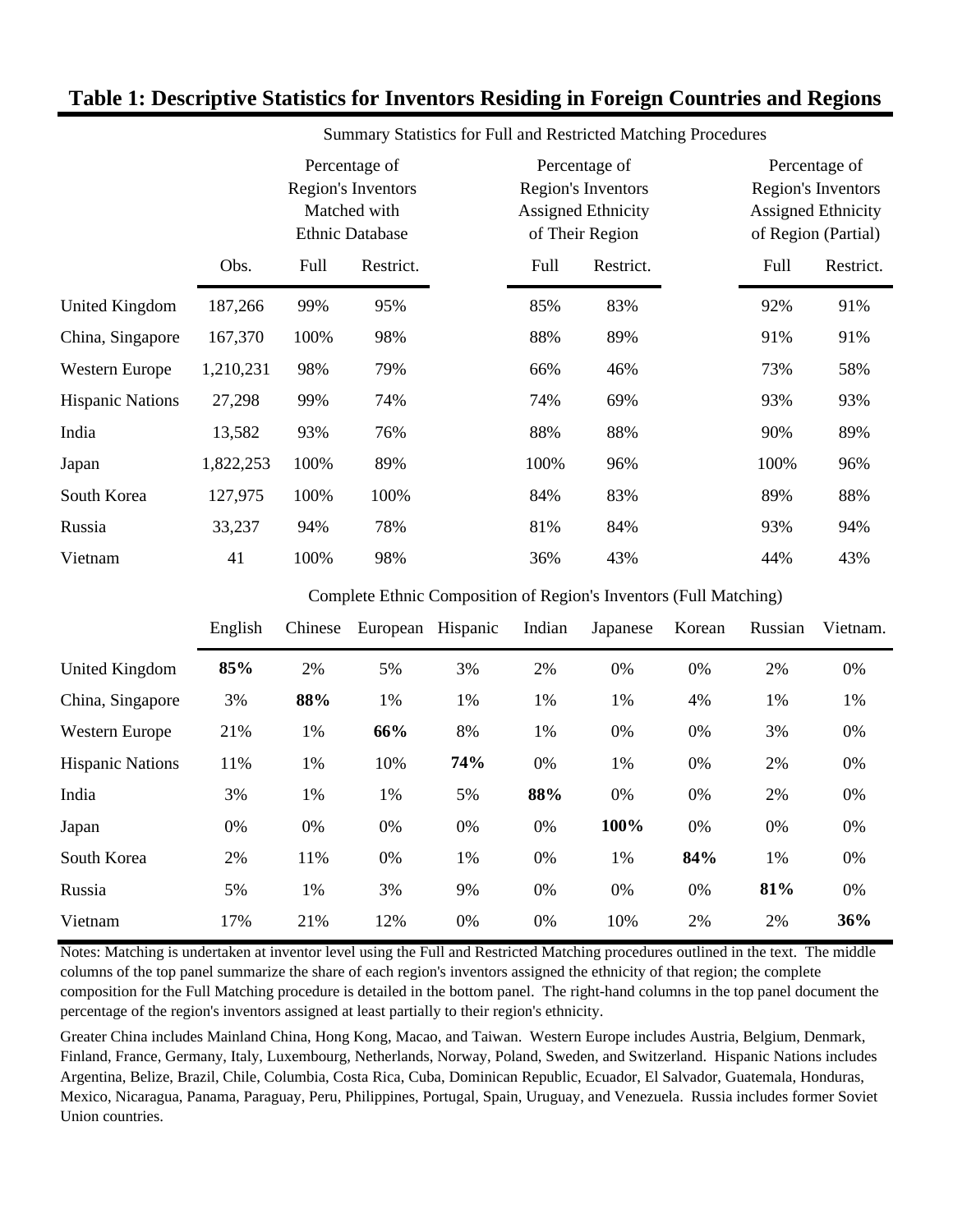|                        |                 |           |                                                                               |           | Ethnicity of Inventor |                                                                         |          |         |           |
|------------------------|-----------------|-----------|-------------------------------------------------------------------------------|-----------|-----------------------|-------------------------------------------------------------------------|----------|---------|-----------|
|                        | English         | Chinese   | European                                                                      | Hispanic  | Indian                | Japanese                                                                | Korean   | Russian | Vietnam.  |
|                        |                 |           |                                                                               |           |                       | A. Ethnic Inventor Shares Estimated from US Inventor Records, 1975-2004 |          |         |           |
| 1975-1979              | 82.5%           | 2.2%      | 8.3%                                                                          | 2.9%      | 1.9%                  | 0.6%                                                                    | 0.3%     | 1.2%    | 0.1%      |
| 1980-1984              | 81.1%           | 2.9%      | 7.9%                                                                          | 3.0%      | 2.4%                  | 0.7%                                                                    | 0.5%     | 1.3%    | 0.1%      |
| 1985-1989              | 79.8%           | 3.6%      | 7.5%                                                                          | 3.2%      | 2.9%                  | 0.8%                                                                    | 0.6%     | 1.4%    | 0.2%      |
| 1990-1994              | 77.6%           | 4.6%      | 7.2%                                                                          | 3.5%      | 3.6%                  | 0.9%                                                                    | 0.7%     | 1.5%    | 0.4%      |
| 1995-1999              | 73.9%           | 6.5%      | 6.8%                                                                          | 3.9%      | 4.8%                  | 0.9%                                                                    | 0.8%     | 1.8%    | 0.5%      |
| 2000-2004              | 70.4%           | 8.5%      | 6.4%                                                                          | 4.2%      | 5.4%                  | 1.0%                                                                    | 1.1%     | 2.2%    | 0.6%      |
| Chemicals              | 73.4%           | 7.2%      | 7.5%                                                                          | 3.6%      | 4.5%                  | 1.0%                                                                    | 0.8%     | 1.7%    | 0.3%      |
| Computers              | 70.1%           | 8.2%      | 6.3%                                                                          | 3.8%      | 6.9%                  | 1.1%                                                                    | 0.9%     | 2.1%    | 0.7%      |
| Pharmaceuticals        | 72.9%           | 7.1%      | 7.4%                                                                          | 4.3%      | 4.2%                  | 1.1%                                                                    | 0.9%     | 1.8%    | 0.4%      |
| Electrical             | 71.6%           | 8.0%      | 6.8%                                                                          | 3.7%      | 4.9%                  | 1.1%                                                                    | 1.1%     | 2.1%    | 0.7%      |
| Mechanical             | 80.4%           | 3.2%      | 7.1%                                                                          | 3.5%      | 2.6%                  | 0.7%                                                                    | 0.6%     | 1.6%    | 0.2%      |
| Miscellaneous          | 81.3%           | 2.9%      | 7.0%                                                                          | 3.8%      | 2.1%                  | 0.6%                                                                    | 0.6%     | 1.4%    | 0.3%      |
| Top Cities as a        | KC(89)          | SF(13)    | NOR $(12)$                                                                    | MIA(16)   | SF(7)                 | SD(2)                                                                   | BAL(2)   | BOS(3)  | AUS $(2)$ |
| Percentage of          | WS (88)         | LA $(8)$  | STL(11)                                                                       | SA(9)     | AUS $(7)$             | SF(2)                                                                   | LA $(2)$ | NYC(3)  | SF(1)     |
| City's Patents         | <b>NAS</b> (88) | AUS $(6)$ | NYC(11)                                                                       | WPB $(7)$ | PRT(6)                | LA $(2)$                                                                | SF(1)    | SF(3)   | LA(1)     |
|                        |                 |           | B. Ethnic Scientist and Engineer Shares Estimated from 1990 US Census Records |           |                       |                                                                         |          |         |           |
| <b>Bachelors Share</b> | 87.6%           | 2.7%      | 2.3%                                                                          | 2.4%      | 2.3%                  | 0.6%                                                                    | 0.5%     | 0.4%    | 1.2%      |
| <b>Masters Share</b>   | 78.9%           | 6.7%      | 3.4%                                                                          | 2.2%      | 5.4%                  | 0.9%                                                                    | 0.7%     | 0.8%    | 1.0%      |
| Doctorate Share        | 71.2%           | 13.2%     | 4.0%                                                                          | 1.7%      | 6.5%                  | 0.9%                                                                    | 1.5%     | 0.5%    | 0.4%      |

### **Table 2: Descriptive Statistics for Inventors Residing in US**

Notes: Panel A presents descriptive statistics for inventors residing in the US at the time of patent application. Inventor ethnicities are estimated through inventors' names using techniques described in the text. Patents are grouped by application years and major technology fields. Cities, defined through Metropolitan Statistical Areas, include AUS (Austin), BAL (Baltimore), BOS (Boston), KC (Kansas City), LA (Los Angeles), MIA (Miami), NAS (Nashville), NOR (New Orleans), NYC (New York City), PRT (Portland), SA (San Antonio), SD (San Diego), SF (San Francisco), STL (St. Louis), WPB (West Palm Beach), and WS (Winston-Salem). Cities are identified from inventors' city names using city lists collected from the Office of Social and Economic Data Analysis at the University of Missouri, with a matching rate of 99%. Manual recoding further ensures all patents with more than 100 citations and all city names with more than 100 patents are identified. Panel B presents comparable statistics calculated from the 1990 Census using country of birth for scientists and engineers. Country groupings follow Table 1; English provides a residual in the Census statistics.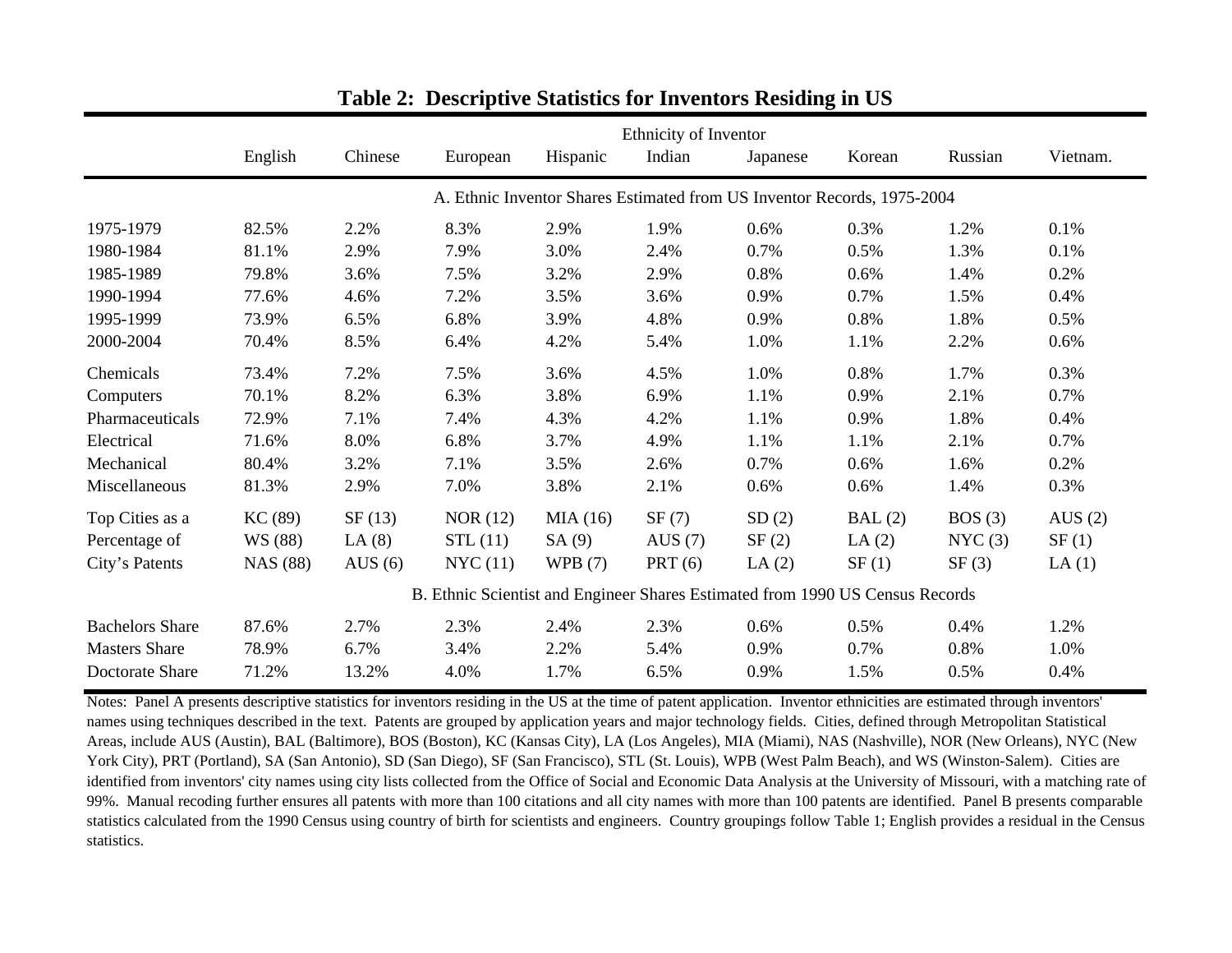|                       |               | <b>Total Patenting Share</b> |               |                     | non-English Ethnic Patenting Share |               |               |                     | Indian and Chinese Patenting Share |               |               |                     |
|-----------------------|---------------|------------------------------|---------------|---------------------|------------------------------------|---------------|---------------|---------------------|------------------------------------|---------------|---------------|---------------------|
|                       | 1975-<br>1984 | 1985-<br>1994                | 1995-<br>2004 | $2001 -$<br>2006(A) | 1975-<br>1984                      | 1985-<br>1994 | 1995-<br>2004 | $2001 -$<br>2006(A) | 1975-<br>1984                      | 1985-<br>1994 | 1995-<br>2004 | $2001 -$<br>2006(A) |
| Atlanta, GA           | 0.6%          | 1.0%                         | 1.3%          | 1.5%                | 0.3%                               | 0.7%          | 1.0%          | 1.1%                | 0.3%                               | 0.7%          | 1.0%          | 1.2%                |
| Austin, TX            | 0.4%          | 0.9%                         | 1.8%          | 2.0%                | 0.5%                               | 1.2%          | 1.9%          | 2.0%                | 0.4%                               | 1.6%          | 2.3%          | 2.3%                |
| Baltimore, MD         | 0.8%          | 0.8%                         | 0.7%          | 0.7%                | 0.7%                               | 0.7%          | 0.6%          | 0.5%                | 0.4%                               | 0.5%          | 0.6%          | 0.5%                |
| Boston, MA            | 3.6%          | 3.8%                         | 3.9%          | 4.6%                | 3.9%                               | 4.2%          | 4.1%          | 4.8%                | 4.0%                               | 4.0%          | 3.6%          | 4.3%                |
| Buffalo, NY           | 0.6%          | 0.5%                         | 0.4%          | 0.3%                | 0.8%                               | 0.6%          | 0.4%          | 0.3%                | 1.1%                               | 0.7%          | 0.4%          | 0.3%                |
| Charlotte, NC         | 0.3%          | 0.3%                         | 0.3%          | 0.3%                | 0.2%                               | 0.2%          | 0.2%          | 0.2%                | 0.1%                               | 0.2%          | 0.1%          | 0.2%                |
| Chicago, IL           | 6.0%          | 4.6%                         | 3.5%          | 3.2%                | 6.9%                               | 5.0%          | 3.5%          | 3.0%                | 5.6%                               | 3.9%          | 2.9%          | 2.8%                |
| Cincinnati, OH        | 1.0%          | 1.1%                         | 1.0%          | 1.0%                | 0.9%                               | 0.9%          | 0.7%          | 0.7%                | 0.7%                               | 1.0%          | 0.6%          | 0.6%                |
| Cleveland, OH         | 2.3%          | 1.7%                         | 1.3%          | 1.1%                | 2.5%                               | 1.5%          | 1.0%          | 0.8%                | 2.5%                               | 1.4%          | 0.9%          | 0.6%                |
| Columbus, OH          | 0.7%          | 0.5%                         | 0.5%          | 0.4%                | 0.6%                               | 0.6%          | 0.4%          | 0.3%                | 0.8%                               | 0.7%          | 0.3%          | 0.3%                |
| Dallas-Fort Worth, TX | 1.6%          | 2.0%                         | 2.3%          | 2.1%                | 1.1%                               | 1.9%          | 2.3%          | 2.2%                | 1.5%                               | 2.4%          | 2.9%          | 2.8%                |
| Denver, CO            | 1.0%          | 1.2%                         | 1.3%          | 1.3%                | 0.8%                               | 1.0%          | 0.9%          | 0.8%                | 0.8%                               | 1.0%          | 0.6%          | 0.5%                |
| Detroit, MI           | 3.1%          | 3.3%                         | 2.9%          | 2.8%                | 3.1%                               | 3.1%          | 2.6%          | 2.6%                | 3.2%                               | 2.8%          | 2.5%          | 2.5%                |
| Greensboro-W.S., NC   | 0.2%          | 0.3%                         | 0.3%          | 0.2%                | 0.1%                               | 0.2%          | 0.2%          | 0.1%                | 0.2%                               | 0.2%          | 0.1%          | 0.1%                |
| Hartford, CT          | 0.9%          | 0.9%                         | 0.6%          | 0.6%                | 1.0%                               | 0.8%          | 0.5%          | 0.5%                | 0.8%                               | 0.6%          | 0.3%          | 0.4%                |
| Houston, TX           | 2.3%          | 2.5%                         | 1.9%          | 2.0%                | 1.8%                               | 2.3%          | 1.8%          | 1.9%                | 2.2%                               | 2.8%          | 1.8%          | 1.9%                |
| Indianapolis, IN      | 0.8%          | 0.7%                         | 0.7%          | 0.5%                | 0.6%                               | 0.4%          | 0.4%          | 0.3%                | 0.7%                               | 0.5%          | 0.4%          | 0.3%                |
| Jacksonville, NC      | 0.1%          | 0.1%                         | 0.1%          | 0.1%                | 0.1%                               | 0.1%          | 0.1%          | 0.1%                | 0.1%                               | 0.1%          | 0.1%          | 0.1%                |
| Kansas City, MO       | 0.4%          | 0.3%                         | 0.4%          | 0.3%                | 0.2%                               | 0.2%          | 0.2%          | 0.2%                | 0.2%                               | 0.1%          | 0.2%          | 0.2%                |
| Las Vegas, NV         | 0.1%          | 0.1%                         | 0.2%          | 0.3%                | 0.1%                               | 0.1%          | 0.2%          | 0.2%                | 0.0%                               | 0.1%          | 0.1%          | 0.1%                |
| Los Angeles, CA       | 6.6%          | 6.1%                         | 6.0%          | 5.7%                | 7.2%                               | 7.2%          | 7.9%          | 7.3%                | 6.7%                               | 6.9%          | 7.5%          | 7.0%                |
| Memphis, TN           | 0.1%          | 0.2%                         | 0.2%          | 0.3%                | 0.1%                               | 0.1%          | 0.1%          | 0.2%                | 0.1%                               | 0.1%          | 0.1%          | 0.1%                |
| Miami, FL             | 0.8%          | 0.9%                         | 0.7%          | 0.7%                | 1.0%                               | 1.3%          | 1.0%          | 0.9%                | 0.5%                               | 0.6%          | 0.5%          | 0.4%                |
| Milwaukee, WI         | 1.0%          | 0.9%                         | 0.8%          | 0.7%                | 0.8%                               | 0.8%          | 0.6%          | 0.5%                | 0.5%                               | 0.4%          | 0.5%          | 0.4%                |
| Minneap.-St. Paul, MN | 1.9%          | 2.4%                         | 2.7%          | 2.8%                | 1.6%                               | 2.0%          | 2.0%          | 2.0%                | 1.5%                               | 1.7%          | 1.7%          | 1.8%                |

**Table 3: Ethnic Inventor Contributions by City**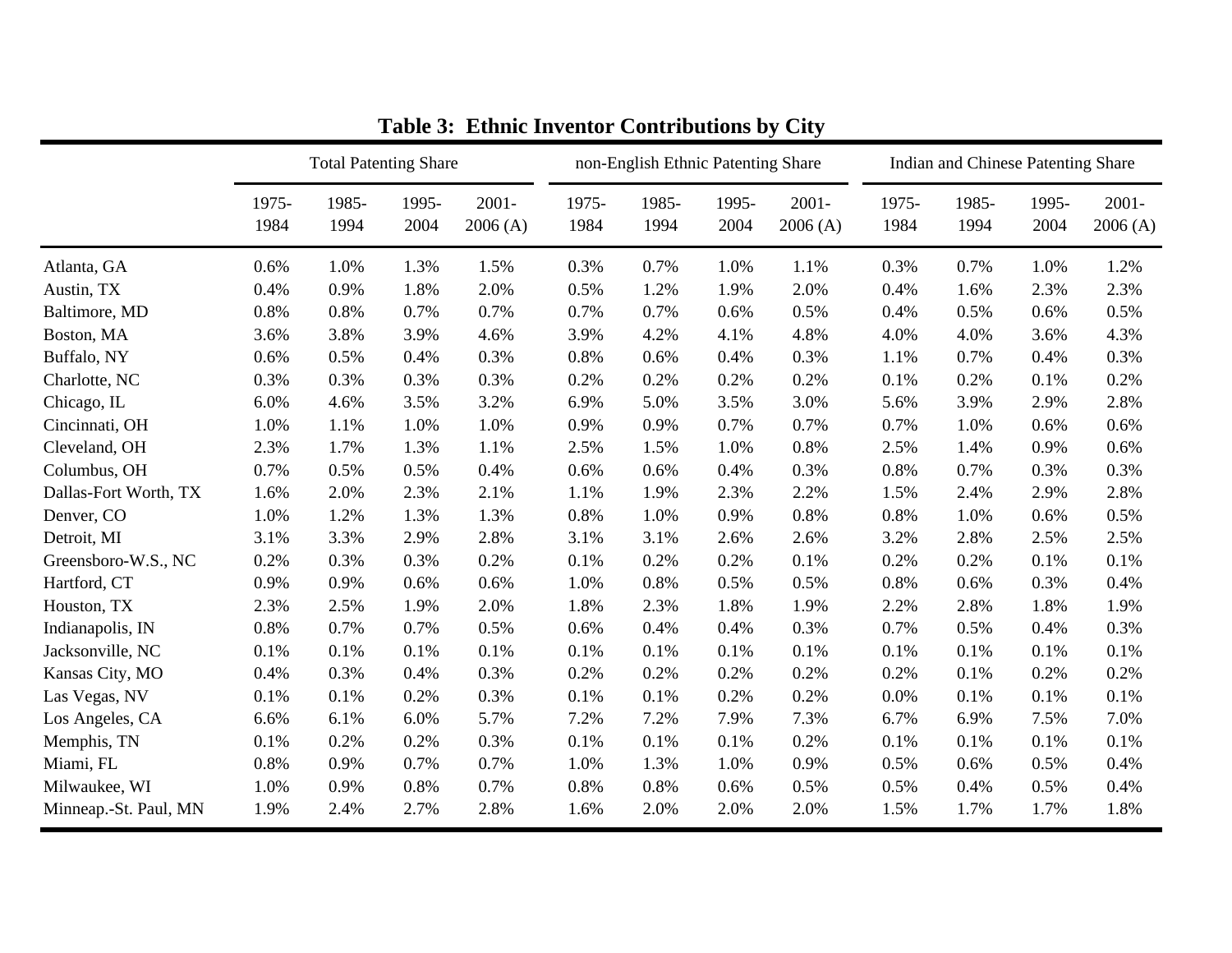|                        |               | <b>Total Patenting Share</b> |               |                     | non-English Ethnic Patenting Share |               |               |                     | Indian and Chinese Patenting Share |               |               |                     |
|------------------------|---------------|------------------------------|---------------|---------------------|------------------------------------|---------------|---------------|---------------------|------------------------------------|---------------|---------------|---------------------|
|                        | 1975-<br>1984 | 1985-<br>1994                | 1995-<br>2004 | $2001 -$<br>2006(A) | 1975-<br>1984                      | 1985-<br>1994 | 1995-<br>2004 | $2001 -$<br>2006(A) | 1975-<br>1984                      | 1985-<br>1994 | 1995-<br>2004 | $2001 -$<br>2006(A) |
| Nashville, TN          | 0.1%          | 0.2%                         | 0.2%          | 0.2%                | 0.0%                               | 0.1%          | 0.1%          | 0.1%                | 0.1%                               | 0.1%          | 0.1%          | 0.1%                |
| New Orleans, LA        | 0.3%          | 0.2%                         | 0.2%          | 0.1%                | 0.3%                               | 0.3%          | 0.1%          | 0.1%                | 0.2%                               | 0.2%          | 0.0%          | 0.0%                |
| New York, NY           | 11.5%         | 8.9%                         | 7.3%          | 6.9%                | 16.6%                              | 13.1%         | 10.1%         | 8.9%                | 16.6%                              | 13.3%         | 9.7%          | 9.0%                |
| Norfolk-VA Beach, VA   | 0.2%          | 0.2%                         | 0.2%          | 0.1%                | 0.1%                               | 0.1%          | 0.1%          | 0.1%                | 0.1%                               | 0.1%          | 0.1%          | 0.1%                |
| Orlando, FL            | 0.2%          | 0.3%                         | 0.3%          | 0.3%                | 0.1%                               | 0.2%          | 0.3%          | 0.3%                | 0.1%                               | 0.2%          | 0.3%          | 0.3%                |
| Philadelphia, PA       | 4.6%          | 4.0%                         | 2.7%          | 2.8%                | 5.6%                               | 4.9%          | 2.8%          | 2.9%                | 6.2%                               | 5.8%          | 2.8%          | 3.0%                |
| Phoenix, AZ            | 1.0%          | 1.2%                         | 1.4%          | 1.3%                | 0.6%                               | 1.1%          | 1.3%          | 1.2%                | 0.4%                               | 1.0%          | 1.4%          | 1.3%                |
| Pittsburgh, PA         | 2.0%          | 1.3%                         | 0.8%          | 0.7%                | 2.2%                               | 1.4%          | 0.6%          | 0.5%                | 2.2%                               | 1.3%          | 0.5%          | 0.5%                |
| Portland, OR           | 0.5%          | 0.8%                         | 1.4%          | 1.6%                | 0.3%                               | 0.6%          | 1.4%          | 1.6%                | 0.2%                               | 0.6%          | 1.7%          | 2.0%                |
| Providence, RI         | 0.3%          | 0.3%                         | 0.3%          | 0.2%                | 0.3%                               | 0.4%          | 0.3%          | 0.2%                | 0.2%                               | 0.3%          | 0.2%          | 0.2%                |
| Raleigh-Durham, NC     | 0.3%          | 0.6%                         | 1.1%          | 1.5%                | 0.3%                               | 0.6%          | 1.0%          | 1.3%                | 0.3%                               | 0.8%          | 1.0%          | 1.2%                |
| Richmond, VA           | 0.3%          | 0.3%                         | 0.2%          | 0.2%                | 0.3%                               | 0.3%          | 0.2%          | 0.2%                | 0.3%                               | 0.4%          | 0.2%          | 0.2%                |
| Sacramento, CA         | 0.2%          | 0.4%                         | 0.5%          | 0.5%                | 0.2%                               | 0.4%          | 0.5%          | 0.5%                | 0.2%                               | 0.3%          | 0.5%          | 0.5%                |
| Salt Lake City, UT     | 0.4%          | 0.5%                         | 0.6%          | 0.6%                | 0.2%                               | 0.4%          | 0.3%          | 0.3%                | 0.2%                               | 0.3%          | 0.3%          | 0.3%                |
| San Antonio, TX        | 0.1%          | 0.2%                         | 0.2%          | 0.2%                | 0.1%                               | 0.2%          | 0.2%          | 0.2%                | 0.2%                               | 0.1%          | 0.1%          | 0.1%                |
| San Diego, CA          | 1.1%          | 1.6%                         | 2.2%          | 2.8%                | 1.1%                               | 1.6%          | 2.6%          | 3.6%                | 0.8%                               | 1.4%          | 2.4%          | 3.9%                |
| San Francisco, CA      | 4.8%          | 6.6%                         | 12.1%         | 13.2%               | 6.2%                               | 9.3%          | 19.3%         | 19.9%               | 8.4%                               | 13.0%         | 25.4%         | 24.0%               |
| Seattle, WA            | 0.9%          | 1.3%                         | 1.9%          | 3.4%                | 0.8%                               | 1.1%          | 1.8%          | 3.5%                | 0.6%                               | 1.0%          | 1.8%          | 3.7%                |
| St. Louis, MO          | 1.0%          | 0.9%                         | 0.8%          | 0.8%                | 0.9%                               | 0.8%          | 0.8%          | 0.7%                | 1.0%                               | 0.8%          | 0.4%          | 0.4%                |
| Tallahassee, FL        | 0.4%          | 0.5%                         | 0.4%          | 0.4%                | 0.3%                               | 0.4%          | 0.3%          | 0.3%                | 0.2%                               | 0.2%          | 0.2%          | 0.2%                |
| Washington, DC         | 1.5%          | 1.5%                         | 1.4%          | 1.6%                | 1.6%                               | 1.6%          | 1.5%          | 1.7%                | 1.6%                               | 1.7%          | 1.5%          | 1.7%                |
| West Palm Beach, FL    | 0.3%          | 0.5%                         | 0.4%          | 0.4%                | 0.3%                               | 0.5%          | 0.4%          | 0.4%                | 0.3%                               | 0.3%          | 0.2%          | 0.2%                |
| Other 234 Major Cities | 21.8%         | 22.3%                        | 20.7%         | 18.4%               | 18.1%                              | 18.1%         | 15.6%         | 13.6%               | 19.7%                              | 18.2%         | 14.6%         | 12.7%               |
| Not in a Major City    | 9.0%          | 8.2%                         | 6.6%          | 6.2%                | 6.3%                               | 5.4%          | 3.7%          | 4.1%                | 5.2%                               | 3.8%          | 2.5%          | 2.7%                |

**Table 3: Ethnic Inventor Contributions by City, continued**

Notes: See Table 1. The first three columns of each grouping are for granted patents. The fourth column, marked with (A), is for published patent applications.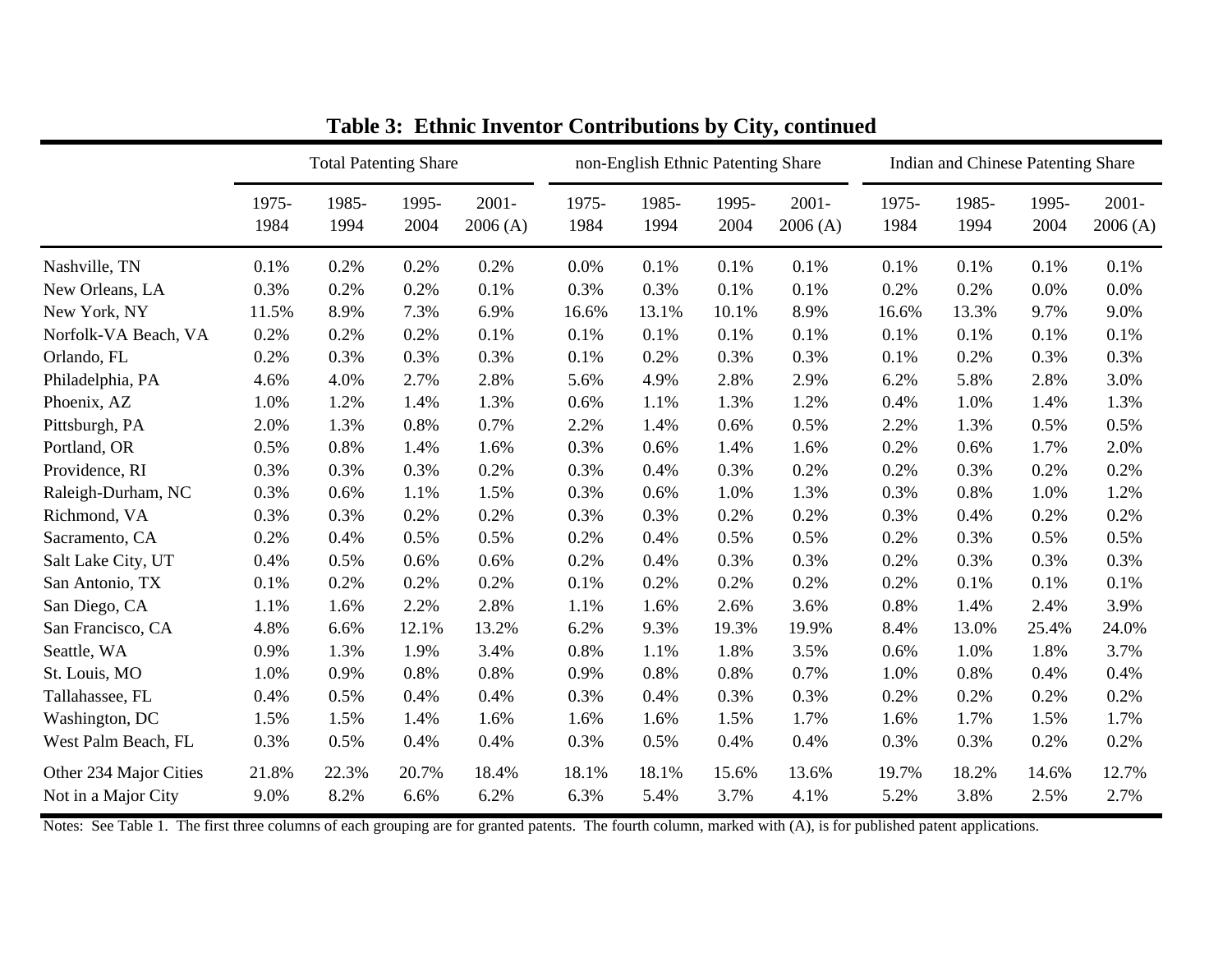| <b>ACOSTA</b><br>ADAMS<br><b>ABEL</b><br><b>ACHARYA</b><br>585<br>4,490<br>269<br>171<br>338<br><b>ALLEN</b><br><b>AGUILAR</b><br>580<br>657<br>5,074<br><b>ALBRECHT</b><br>138<br><b>AGARWAL</b><br>564<br><b>ANTOS</b><br>282<br>3,096<br><b>ANDERSON</b><br>10,719<br>230<br><b>ALVAREZ</b><br>446<br><b>AGGARWAL</b><br><b>BAILEY</b><br>2,431<br><b>AUERBACH</b><br>193<br><b>ANDREAS</b><br>128<br><b>AGRAWAL</b><br>797<br>3,842<br><b>BAER</b><br><b>AYER</b><br><b>AHMAD</b><br><b>BAKER</b><br>4,671<br>422<br>355<br>796<br>166<br><b>BELL</b><br><b>AYRES</b><br><b>AHMED</b><br>486<br>2,738<br><b>BAERLOCHER</b><br>252<br>180<br>652<br><b>BENNETT</b><br>12,860<br>2,734<br><b>BAUER</b><br>1,470<br><b>BALES</b><br><b>AKRAM</b><br>640<br>240<br>559<br><b>BROOKS</b><br><b>BECHTEL</b><br>179<br><b>BLANCO</b><br>ALI<br>2,648<br>2,015<br>141<br><b>ARIMILLI</b><br>950<br><b>BROWN</b><br><b>BECK</b><br>1,712<br><b>BOLANOS</b><br>130<br>432<br>11,662<br><b>BOLES</b><br><b>BURNS</b><br>2,098<br><b>BENDER</b><br>650<br>118<br><b>ARORA</b><br>214<br>1,112<br><b>BERG</b><br><b>CABRAL</b><br>ASH<br>290<br><b>CAMPBELL</b><br>3,959<br>1,465<br>429<br>154<br><b>CARLSON</b><br>2,745<br><b>BERGER</b><br>1,304<br><b>CABRERA</b><br><b>BALAKRISHNAN</b><br>228<br>423<br>163<br><b>CARTER</b><br>371<br><b>BOEHM</b><br><b>CALDERON</b><br><b>BANERJEE</b><br>924<br>2,658<br>256<br>124<br>233<br><b>CHANG</b><br>2,032<br><b>BOUTAGHOU</b><br><b>CASTANEDA</b><br><b>BASU</b><br>1,144<br>266<br>116<br>224<br><b>CLARK</b><br><b>CARON</b><br>290<br><b>CASTILLO</b><br><b>BHAT</b><br>1,139<br>5,493<br>124<br><b>CASTRO</b><br>2,353<br><b>COHEN</b><br>2,626<br><b>CERAMI</b><br>172<br>119<br><b>BHATIA</b><br>411<br><b>COLE</b><br><b>BHATT</b><br>242<br>439<br>2,143<br><b>CHANDRARATNA</b><br>229<br><b>CHAVEZ</b><br>194<br>589<br><b>COLLINS</b><br>2,992<br><b>CHEVALLIER</b><br>204<br><b>CONTRERAS</b><br>137<br>BHATTACHARYA<br>216<br><b>CRUZ</b><br><b>DONG</b><br>492<br><b>COOK</b><br><b>DIETRICH</b><br>312<br><b>BHATTACHARYYA</b><br>265<br>3,556<br>319<br><b>CUEVAS</b><br>238<br><b>FAN</b><br>1,036<br><b>COOPER</b><br>3,045<br><b>DIETZ</b><br>123<br><b>BOSE</b><br>496<br>FANG<br>846<br><b>COX</b><br>2,407<br><b>EBERHARDT</b><br>192<br><b>DAS</b><br>213<br><b>CHANDRA</b><br>221<br><b>DELGADO</b><br><b>FENG</b><br>658<br><b>DAVIS</b><br>8,848<br><b>EHRLICH</b><br>311<br><b>CHATTERJEE</b><br>647<br>216<br><b>FONG</b><br><b>ERRICO</b><br><b>EDWARDS</b><br>3,375<br>190<br><b>DIAS</b><br>174<br><b>DAOUD</b><br>305<br>727<br><b>FARKAS</b><br>584<br><b>DAS</b><br>FU<br>767<br>EVANS<br>4,082<br>169<br><b>DIAZ</b><br>522<br><b>FUNG</b><br><b>FERRARI</b><br>455<br><b>FISCHER</b><br>2,081<br>177<br><b>DOMINGUEZ</b><br>195<br><b>DATTA</b><br>424<br><b>DURAN</b><br>DE<br>GAO<br>785<br><b>FISHER</b><br>2,748<br><b>FISCHELL</b><br>280<br>142<br>234<br>974<br>GUO<br><b>FOSTER</b><br><b>FUCHS</b><br>394<br><b>ELIAS</b><br>230<br><b>DESAI</b><br>921<br>2,616<br><b>GAISER</b><br><b>HAN</b><br>777<br><b>FOX</b><br>1,990<br>193<br><b>ESTRADA</b><br>142<br><b>DIXIT</b><br>256<br>338<br>HE<br>1,159<br><b>GARDNER</b><br>2,412<br><b>GELARDI</b><br><b>FERNANDES</b><br>152<br><b>DUTTA</b><br>176<br><b>GORDON</b><br><b>FERNANDEZ</b><br>228<br>HO<br>1,282<br><b>GRILLIOT</b><br><b>GANDHI</b><br>2,315<br>201<br>546<br><b>HSIEH</b><br><b>GRAHAM</b><br><b>GUEGLER</b><br><b>FIGUEROA</b><br>GARG<br>345<br>980<br>2,042<br>179<br>146<br><b>HSU</b><br><b>GRAY</b><br><b>GUNTER</b><br><b>FLORES</b><br><b>GHOSH</b><br>661<br>3,034<br>2,626<br>191<br>177<br>279<br><b>GUNTHER</b><br><b>FREITAS</b><br><b>GOEL</b><br>HU<br>1,695<br><b>GREEN</b><br>3,540<br>247<br>132<br><b>HALL</b><br><b>GAGNON</b><br><b>GUPTA</b><br><b>HUANG</b><br>4,605<br>4,907 HAAS<br>843<br>265<br>1,935<br>1,991<br>187<br>1,310 HASSAN<br>217<br>HUI<br>451<br>HAMILTON<br><b>HAMPEL</b><br><b>GARCIA</b><br>HUNG<br>562 HANSON<br>2,148 HANSEN<br>167 HUSSAIN<br>233<br>2,947 GARZA<br><b>HWANG</b><br>4,793 HARTMAN<br>1,214 GOMES<br>299<br>800 HARRIS<br>199 HUSSAINI<br><b>JIANG</b><br>1,399 HAYES<br>385 GOMEZ<br>2,031 HARTMANN<br>413 ISLAM<br>266<br>KAO<br>714 HILL<br>3,590 HAUSE<br>266 GONSALVES<br>141 IYER<br>601<br>912<br>KUO<br>1,157 HOFFMAN<br>281 JAIN<br>2,387 HECHT<br>245 GONZALES<br>LAI<br>1,134 HOWARD<br>2,160 HEINZ<br>168 GONZALEZ<br>1,055 JOSHI<br>886<br>LAM<br>1,336 HUGHES<br>2,198 HORODYSKY<br>230 GUTIERREZ<br>601 KAMATH<br>219<br>LAU<br>3,980 HORVATH<br>139 KAPOOR<br>222<br>1,320 JACKSON<br>387 GUZMAN<br>LEE<br>2,361 IACOVELLI<br>287 HALASA<br>378<br>4,006 JENSEN<br>202 KHANNA<br><b>LEUNG</b><br>17,960 JACOBS<br>1,962 HERNANDEZ<br>703 KRISHNAMURTHY<br>1,165 JOHNSON<br>369<br>LEW<br>512<br>460 JONES<br>10,630 KARR<br>196 HERRERA<br>171 KRISHNAN<br>6,863 KELLER<br>2,041 KASPER<br>227 HERRON<br>450 KULKARNI<br>299<br>LI<br><b>LIANG</b><br>1,173 KELLY<br>2,775 KEMPF<br>228 HIDALGO<br>186 KUMAR<br>2,005<br><b>LIAO</b><br>553 KENNEDY<br>2,208 KNAPP<br>833 JIMENEZ<br>246 LAL<br>366 | <b>Chinese</b> | <b>English</b> | <b>European</b> | Hispanic / Filipino | Indian / Hindi |     |
|------------------------------------------------------------------------------------------------------------------------------------------------------------------------------------------------------------------------------------------------------------------------------------------------------------------------------------------------------------------------------------------------------------------------------------------------------------------------------------------------------------------------------------------------------------------------------------------------------------------------------------------------------------------------------------------------------------------------------------------------------------------------------------------------------------------------------------------------------------------------------------------------------------------------------------------------------------------------------------------------------------------------------------------------------------------------------------------------------------------------------------------------------------------------------------------------------------------------------------------------------------------------------------------------------------------------------------------------------------------------------------------------------------------------------------------------------------------------------------------------------------------------------------------------------------------------------------------------------------------------------------------------------------------------------------------------------------------------------------------------------------------------------------------------------------------------------------------------------------------------------------------------------------------------------------------------------------------------------------------------------------------------------------------------------------------------------------------------------------------------------------------------------------------------------------------------------------------------------------------------------------------------------------------------------------------------------------------------------------------------------------------------------------------------------------------------------------------------------------------------------------------------------------------------------------------------------------------------------------------------------------------------------------------------------------------------------------------------------------------------------------------------------------------------------------------------------------------------------------------------------------------------------------------------------------------------------------------------------------------------------------------------------------------------------------------------------------------------------------------------------------------------------------------------------------------------------------------------------------------------------------------------------------------------------------------------------------------------------------------------------------------------------------------------------------------------------------------------------------------------------------------------------------------------------------------------------------------------------------------------------------------------------------------------------------------------------------------------------------------------------------------------------------------------------------------------------------------------------------------------------------------------------------------------------------------------------------------------------------------------------------------------------------------------------------------------------------------------------------------------------------------------------------------------------------------------------------------------------------------------------------------------------------------------------------------------------------------------------------------------------------------------------------------------------------------------------------------------------------------------------------------------------------------------------------------------------------------------------------------------------------------------------------------------------------------------------------------------------------------------------------------------------------------------------------------------------------------------------------------------------------------------------------------------------------------------------------------------------------------------------------------------------------------------------------------------------------------------------------------------------------------------|----------------|----------------|-----------------|---------------------|----------------|-----|
|                                                                                                                                                                                                                                                                                                                                                                                                                                                                                                                                                                                                                                                                                                                                                                                                                                                                                                                                                                                                                                                                                                                                                                                                                                                                                                                                                                                                                                                                                                                                                                                                                                                                                                                                                                                                                                                                                                                                                                                                                                                                                                                                                                                                                                                                                                                                                                                                                                                                                                                                                                                                                                                                                                                                                                                                                                                                                                                                                                                                                                                                                                                                                                                                                                                                                                                                                                                                                                                                                                                                                                                                                                                                                                                                                                                                                                                                                                                                                                                                                                                                                                                                                                                                                                                                                                                                                                                                                                                                                                                                                                                                                                                                                                                                                                                                                                                                                                                                                                                                                                                                                                                                                | CAI            |                |                 |                     |                |     |
|                                                                                                                                                                                                                                                                                                                                                                                                                                                                                                                                                                                                                                                                                                                                                                                                                                                                                                                                                                                                                                                                                                                                                                                                                                                                                                                                                                                                                                                                                                                                                                                                                                                                                                                                                                                                                                                                                                                                                                                                                                                                                                                                                                                                                                                                                                                                                                                                                                                                                                                                                                                                                                                                                                                                                                                                                                                                                                                                                                                                                                                                                                                                                                                                                                                                                                                                                                                                                                                                                                                                                                                                                                                                                                                                                                                                                                                                                                                                                                                                                                                                                                                                                                                                                                                                                                                                                                                                                                                                                                                                                                                                                                                                                                                                                                                                                                                                                                                                                                                                                                                                                                                                                | CAO            |                |                 |                     |                |     |
|                                                                                                                                                                                                                                                                                                                                                                                                                                                                                                                                                                                                                                                                                                                                                                                                                                                                                                                                                                                                                                                                                                                                                                                                                                                                                                                                                                                                                                                                                                                                                                                                                                                                                                                                                                                                                                                                                                                                                                                                                                                                                                                                                                                                                                                                                                                                                                                                                                                                                                                                                                                                                                                                                                                                                                                                                                                                                                                                                                                                                                                                                                                                                                                                                                                                                                                                                                                                                                                                                                                                                                                                                                                                                                                                                                                                                                                                                                                                                                                                                                                                                                                                                                                                                                                                                                                                                                                                                                                                                                                                                                                                                                                                                                                                                                                                                                                                                                                                                                                                                                                                                                                                                | <b>CHAN</b>    |                |                 |                     |                |     |
|                                                                                                                                                                                                                                                                                                                                                                                                                                                                                                                                                                                                                                                                                                                                                                                                                                                                                                                                                                                                                                                                                                                                                                                                                                                                                                                                                                                                                                                                                                                                                                                                                                                                                                                                                                                                                                                                                                                                                                                                                                                                                                                                                                                                                                                                                                                                                                                                                                                                                                                                                                                                                                                                                                                                                                                                                                                                                                                                                                                                                                                                                                                                                                                                                                                                                                                                                                                                                                                                                                                                                                                                                                                                                                                                                                                                                                                                                                                                                                                                                                                                                                                                                                                                                                                                                                                                                                                                                                                                                                                                                                                                                                                                                                                                                                                                                                                                                                                                                                                                                                                                                                                                                | <b>CHANG</b>   |                |                 |                     |                |     |
|                                                                                                                                                                                                                                                                                                                                                                                                                                                                                                                                                                                                                                                                                                                                                                                                                                                                                                                                                                                                                                                                                                                                                                                                                                                                                                                                                                                                                                                                                                                                                                                                                                                                                                                                                                                                                                                                                                                                                                                                                                                                                                                                                                                                                                                                                                                                                                                                                                                                                                                                                                                                                                                                                                                                                                                                                                                                                                                                                                                                                                                                                                                                                                                                                                                                                                                                                                                                                                                                                                                                                                                                                                                                                                                                                                                                                                                                                                                                                                                                                                                                                                                                                                                                                                                                                                                                                                                                                                                                                                                                                                                                                                                                                                                                                                                                                                                                                                                                                                                                                                                                                                                                                | <b>CHAO</b>    |                |                 |                     |                |     |
|                                                                                                                                                                                                                                                                                                                                                                                                                                                                                                                                                                                                                                                                                                                                                                                                                                                                                                                                                                                                                                                                                                                                                                                                                                                                                                                                                                                                                                                                                                                                                                                                                                                                                                                                                                                                                                                                                                                                                                                                                                                                                                                                                                                                                                                                                                                                                                                                                                                                                                                                                                                                                                                                                                                                                                                                                                                                                                                                                                                                                                                                                                                                                                                                                                                                                                                                                                                                                                                                                                                                                                                                                                                                                                                                                                                                                                                                                                                                                                                                                                                                                                                                                                                                                                                                                                                                                                                                                                                                                                                                                                                                                                                                                                                                                                                                                                                                                                                                                                                                                                                                                                                                                | <b>CHAU</b>    |                |                 |                     |                |     |
|                                                                                                                                                                                                                                                                                                                                                                                                                                                                                                                                                                                                                                                                                                                                                                                                                                                                                                                                                                                                                                                                                                                                                                                                                                                                                                                                                                                                                                                                                                                                                                                                                                                                                                                                                                                                                                                                                                                                                                                                                                                                                                                                                                                                                                                                                                                                                                                                                                                                                                                                                                                                                                                                                                                                                                                                                                                                                                                                                                                                                                                                                                                                                                                                                                                                                                                                                                                                                                                                                                                                                                                                                                                                                                                                                                                                                                                                                                                                                                                                                                                                                                                                                                                                                                                                                                                                                                                                                                                                                                                                                                                                                                                                                                                                                                                                                                                                                                                                                                                                                                                                                                                                                | <b>CHEN</b>    |                |                 |                     |                |     |
|                                                                                                                                                                                                                                                                                                                                                                                                                                                                                                                                                                                                                                                                                                                                                                                                                                                                                                                                                                                                                                                                                                                                                                                                                                                                                                                                                                                                                                                                                                                                                                                                                                                                                                                                                                                                                                                                                                                                                                                                                                                                                                                                                                                                                                                                                                                                                                                                                                                                                                                                                                                                                                                                                                                                                                                                                                                                                                                                                                                                                                                                                                                                                                                                                                                                                                                                                                                                                                                                                                                                                                                                                                                                                                                                                                                                                                                                                                                                                                                                                                                                                                                                                                                                                                                                                                                                                                                                                                                                                                                                                                                                                                                                                                                                                                                                                                                                                                                                                                                                                                                                                                                                                | <b>CHENG</b>   |                |                 |                     |                |     |
|                                                                                                                                                                                                                                                                                                                                                                                                                                                                                                                                                                                                                                                                                                                                                                                                                                                                                                                                                                                                                                                                                                                                                                                                                                                                                                                                                                                                                                                                                                                                                                                                                                                                                                                                                                                                                                                                                                                                                                                                                                                                                                                                                                                                                                                                                                                                                                                                                                                                                                                                                                                                                                                                                                                                                                                                                                                                                                                                                                                                                                                                                                                                                                                                                                                                                                                                                                                                                                                                                                                                                                                                                                                                                                                                                                                                                                                                                                                                                                                                                                                                                                                                                                                                                                                                                                                                                                                                                                                                                                                                                                                                                                                                                                                                                                                                                                                                                                                                                                                                                                                                                                                                                | <b>CHEUNG</b>  |                |                 |                     |                |     |
|                                                                                                                                                                                                                                                                                                                                                                                                                                                                                                                                                                                                                                                                                                                                                                                                                                                                                                                                                                                                                                                                                                                                                                                                                                                                                                                                                                                                                                                                                                                                                                                                                                                                                                                                                                                                                                                                                                                                                                                                                                                                                                                                                                                                                                                                                                                                                                                                                                                                                                                                                                                                                                                                                                                                                                                                                                                                                                                                                                                                                                                                                                                                                                                                                                                                                                                                                                                                                                                                                                                                                                                                                                                                                                                                                                                                                                                                                                                                                                                                                                                                                                                                                                                                                                                                                                                                                                                                                                                                                                                                                                                                                                                                                                                                                                                                                                                                                                                                                                                                                                                                                                                                                | <b>CHIANG</b>  |                |                 |                     |                |     |
|                                                                                                                                                                                                                                                                                                                                                                                                                                                                                                                                                                                                                                                                                                                                                                                                                                                                                                                                                                                                                                                                                                                                                                                                                                                                                                                                                                                                                                                                                                                                                                                                                                                                                                                                                                                                                                                                                                                                                                                                                                                                                                                                                                                                                                                                                                                                                                                                                                                                                                                                                                                                                                                                                                                                                                                                                                                                                                                                                                                                                                                                                                                                                                                                                                                                                                                                                                                                                                                                                                                                                                                                                                                                                                                                                                                                                                                                                                                                                                                                                                                                                                                                                                                                                                                                                                                                                                                                                                                                                                                                                                                                                                                                                                                                                                                                                                                                                                                                                                                                                                                                                                                                                | <b>CHIEN</b>   |                |                 |                     |                |     |
|                                                                                                                                                                                                                                                                                                                                                                                                                                                                                                                                                                                                                                                                                                                                                                                                                                                                                                                                                                                                                                                                                                                                                                                                                                                                                                                                                                                                                                                                                                                                                                                                                                                                                                                                                                                                                                                                                                                                                                                                                                                                                                                                                                                                                                                                                                                                                                                                                                                                                                                                                                                                                                                                                                                                                                                                                                                                                                                                                                                                                                                                                                                                                                                                                                                                                                                                                                                                                                                                                                                                                                                                                                                                                                                                                                                                                                                                                                                                                                                                                                                                                                                                                                                                                                                                                                                                                                                                                                                                                                                                                                                                                                                                                                                                                                                                                                                                                                                                                                                                                                                                                                                                                | <b>CHIN</b>    |                |                 |                     |                |     |
|                                                                                                                                                                                                                                                                                                                                                                                                                                                                                                                                                                                                                                                                                                                                                                                                                                                                                                                                                                                                                                                                                                                                                                                                                                                                                                                                                                                                                                                                                                                                                                                                                                                                                                                                                                                                                                                                                                                                                                                                                                                                                                                                                                                                                                                                                                                                                                                                                                                                                                                                                                                                                                                                                                                                                                                                                                                                                                                                                                                                                                                                                                                                                                                                                                                                                                                                                                                                                                                                                                                                                                                                                                                                                                                                                                                                                                                                                                                                                                                                                                                                                                                                                                                                                                                                                                                                                                                                                                                                                                                                                                                                                                                                                                                                                                                                                                                                                                                                                                                                                                                                                                                                                | <b>CHIU</b>    |                |                 |                     |                |     |
|                                                                                                                                                                                                                                                                                                                                                                                                                                                                                                                                                                                                                                                                                                                                                                                                                                                                                                                                                                                                                                                                                                                                                                                                                                                                                                                                                                                                                                                                                                                                                                                                                                                                                                                                                                                                                                                                                                                                                                                                                                                                                                                                                                                                                                                                                                                                                                                                                                                                                                                                                                                                                                                                                                                                                                                                                                                                                                                                                                                                                                                                                                                                                                                                                                                                                                                                                                                                                                                                                                                                                                                                                                                                                                                                                                                                                                                                                                                                                                                                                                                                                                                                                                                                                                                                                                                                                                                                                                                                                                                                                                                                                                                                                                                                                                                                                                                                                                                                                                                                                                                                                                                                                | <b>CHOU</b>    |                |                 |                     |                |     |
|                                                                                                                                                                                                                                                                                                                                                                                                                                                                                                                                                                                                                                                                                                                                                                                                                                                                                                                                                                                                                                                                                                                                                                                                                                                                                                                                                                                                                                                                                                                                                                                                                                                                                                                                                                                                                                                                                                                                                                                                                                                                                                                                                                                                                                                                                                                                                                                                                                                                                                                                                                                                                                                                                                                                                                                                                                                                                                                                                                                                                                                                                                                                                                                                                                                                                                                                                                                                                                                                                                                                                                                                                                                                                                                                                                                                                                                                                                                                                                                                                                                                                                                                                                                                                                                                                                                                                                                                                                                                                                                                                                                                                                                                                                                                                                                                                                                                                                                                                                                                                                                                                                                                                | <b>CHOW</b>    |                |                 |                     |                |     |
|                                                                                                                                                                                                                                                                                                                                                                                                                                                                                                                                                                                                                                                                                                                                                                                                                                                                                                                                                                                                                                                                                                                                                                                                                                                                                                                                                                                                                                                                                                                                                                                                                                                                                                                                                                                                                                                                                                                                                                                                                                                                                                                                                                                                                                                                                                                                                                                                                                                                                                                                                                                                                                                                                                                                                                                                                                                                                                                                                                                                                                                                                                                                                                                                                                                                                                                                                                                                                                                                                                                                                                                                                                                                                                                                                                                                                                                                                                                                                                                                                                                                                                                                                                                                                                                                                                                                                                                                                                                                                                                                                                                                                                                                                                                                                                                                                                                                                                                                                                                                                                                                                                                                                | <b>CHU</b>     |                |                 |                     |                |     |
|                                                                                                                                                                                                                                                                                                                                                                                                                                                                                                                                                                                                                                                                                                                                                                                                                                                                                                                                                                                                                                                                                                                                                                                                                                                                                                                                                                                                                                                                                                                                                                                                                                                                                                                                                                                                                                                                                                                                                                                                                                                                                                                                                                                                                                                                                                                                                                                                                                                                                                                                                                                                                                                                                                                                                                                                                                                                                                                                                                                                                                                                                                                                                                                                                                                                                                                                                                                                                                                                                                                                                                                                                                                                                                                                                                                                                                                                                                                                                                                                                                                                                                                                                                                                                                                                                                                                                                                                                                                                                                                                                                                                                                                                                                                                                                                                                                                                                                                                                                                                                                                                                                                                                | <b>DENG</b>    |                |                 |                     |                |     |
|                                                                                                                                                                                                                                                                                                                                                                                                                                                                                                                                                                                                                                                                                                                                                                                                                                                                                                                                                                                                                                                                                                                                                                                                                                                                                                                                                                                                                                                                                                                                                                                                                                                                                                                                                                                                                                                                                                                                                                                                                                                                                                                                                                                                                                                                                                                                                                                                                                                                                                                                                                                                                                                                                                                                                                                                                                                                                                                                                                                                                                                                                                                                                                                                                                                                                                                                                                                                                                                                                                                                                                                                                                                                                                                                                                                                                                                                                                                                                                                                                                                                                                                                                                                                                                                                                                                                                                                                                                                                                                                                                                                                                                                                                                                                                                                                                                                                                                                                                                                                                                                                                                                                                | <b>DING</b>    |                |                 |                     |                |     |
|                                                                                                                                                                                                                                                                                                                                                                                                                                                                                                                                                                                                                                                                                                                                                                                                                                                                                                                                                                                                                                                                                                                                                                                                                                                                                                                                                                                                                                                                                                                                                                                                                                                                                                                                                                                                                                                                                                                                                                                                                                                                                                                                                                                                                                                                                                                                                                                                                                                                                                                                                                                                                                                                                                                                                                                                                                                                                                                                                                                                                                                                                                                                                                                                                                                                                                                                                                                                                                                                                                                                                                                                                                                                                                                                                                                                                                                                                                                                                                                                                                                                                                                                                                                                                                                                                                                                                                                                                                                                                                                                                                                                                                                                                                                                                                                                                                                                                                                                                                                                                                                                                                                                                |                |                |                 |                     |                |     |
|                                                                                                                                                                                                                                                                                                                                                                                                                                                                                                                                                                                                                                                                                                                                                                                                                                                                                                                                                                                                                                                                                                                                                                                                                                                                                                                                                                                                                                                                                                                                                                                                                                                                                                                                                                                                                                                                                                                                                                                                                                                                                                                                                                                                                                                                                                                                                                                                                                                                                                                                                                                                                                                                                                                                                                                                                                                                                                                                                                                                                                                                                                                                                                                                                                                                                                                                                                                                                                                                                                                                                                                                                                                                                                                                                                                                                                                                                                                                                                                                                                                                                                                                                                                                                                                                                                                                                                                                                                                                                                                                                                                                                                                                                                                                                                                                                                                                                                                                                                                                                                                                                                                                                |                |                |                 |                     |                |     |
|                                                                                                                                                                                                                                                                                                                                                                                                                                                                                                                                                                                                                                                                                                                                                                                                                                                                                                                                                                                                                                                                                                                                                                                                                                                                                                                                                                                                                                                                                                                                                                                                                                                                                                                                                                                                                                                                                                                                                                                                                                                                                                                                                                                                                                                                                                                                                                                                                                                                                                                                                                                                                                                                                                                                                                                                                                                                                                                                                                                                                                                                                                                                                                                                                                                                                                                                                                                                                                                                                                                                                                                                                                                                                                                                                                                                                                                                                                                                                                                                                                                                                                                                                                                                                                                                                                                                                                                                                                                                                                                                                                                                                                                                                                                                                                                                                                                                                                                                                                                                                                                                                                                                                |                |                |                 |                     |                |     |
|                                                                                                                                                                                                                                                                                                                                                                                                                                                                                                                                                                                                                                                                                                                                                                                                                                                                                                                                                                                                                                                                                                                                                                                                                                                                                                                                                                                                                                                                                                                                                                                                                                                                                                                                                                                                                                                                                                                                                                                                                                                                                                                                                                                                                                                                                                                                                                                                                                                                                                                                                                                                                                                                                                                                                                                                                                                                                                                                                                                                                                                                                                                                                                                                                                                                                                                                                                                                                                                                                                                                                                                                                                                                                                                                                                                                                                                                                                                                                                                                                                                                                                                                                                                                                                                                                                                                                                                                                                                                                                                                                                                                                                                                                                                                                                                                                                                                                                                                                                                                                                                                                                                                                |                |                |                 |                     |                |     |
|                                                                                                                                                                                                                                                                                                                                                                                                                                                                                                                                                                                                                                                                                                                                                                                                                                                                                                                                                                                                                                                                                                                                                                                                                                                                                                                                                                                                                                                                                                                                                                                                                                                                                                                                                                                                                                                                                                                                                                                                                                                                                                                                                                                                                                                                                                                                                                                                                                                                                                                                                                                                                                                                                                                                                                                                                                                                                                                                                                                                                                                                                                                                                                                                                                                                                                                                                                                                                                                                                                                                                                                                                                                                                                                                                                                                                                                                                                                                                                                                                                                                                                                                                                                                                                                                                                                                                                                                                                                                                                                                                                                                                                                                                                                                                                                                                                                                                                                                                                                                                                                                                                                                                |                |                |                 |                     |                |     |
|                                                                                                                                                                                                                                                                                                                                                                                                                                                                                                                                                                                                                                                                                                                                                                                                                                                                                                                                                                                                                                                                                                                                                                                                                                                                                                                                                                                                                                                                                                                                                                                                                                                                                                                                                                                                                                                                                                                                                                                                                                                                                                                                                                                                                                                                                                                                                                                                                                                                                                                                                                                                                                                                                                                                                                                                                                                                                                                                                                                                                                                                                                                                                                                                                                                                                                                                                                                                                                                                                                                                                                                                                                                                                                                                                                                                                                                                                                                                                                                                                                                                                                                                                                                                                                                                                                                                                                                                                                                                                                                                                                                                                                                                                                                                                                                                                                                                                                                                                                                                                                                                                                                                                |                |                |                 |                     |                |     |
|                                                                                                                                                                                                                                                                                                                                                                                                                                                                                                                                                                                                                                                                                                                                                                                                                                                                                                                                                                                                                                                                                                                                                                                                                                                                                                                                                                                                                                                                                                                                                                                                                                                                                                                                                                                                                                                                                                                                                                                                                                                                                                                                                                                                                                                                                                                                                                                                                                                                                                                                                                                                                                                                                                                                                                                                                                                                                                                                                                                                                                                                                                                                                                                                                                                                                                                                                                                                                                                                                                                                                                                                                                                                                                                                                                                                                                                                                                                                                                                                                                                                                                                                                                                                                                                                                                                                                                                                                                                                                                                                                                                                                                                                                                                                                                                                                                                                                                                                                                                                                                                                                                                                                |                |                |                 |                     |                |     |
|                                                                                                                                                                                                                                                                                                                                                                                                                                                                                                                                                                                                                                                                                                                                                                                                                                                                                                                                                                                                                                                                                                                                                                                                                                                                                                                                                                                                                                                                                                                                                                                                                                                                                                                                                                                                                                                                                                                                                                                                                                                                                                                                                                                                                                                                                                                                                                                                                                                                                                                                                                                                                                                                                                                                                                                                                                                                                                                                                                                                                                                                                                                                                                                                                                                                                                                                                                                                                                                                                                                                                                                                                                                                                                                                                                                                                                                                                                                                                                                                                                                                                                                                                                                                                                                                                                                                                                                                                                                                                                                                                                                                                                                                                                                                                                                                                                                                                                                                                                                                                                                                                                                                                |                |                |                 |                     |                |     |
|                                                                                                                                                                                                                                                                                                                                                                                                                                                                                                                                                                                                                                                                                                                                                                                                                                                                                                                                                                                                                                                                                                                                                                                                                                                                                                                                                                                                                                                                                                                                                                                                                                                                                                                                                                                                                                                                                                                                                                                                                                                                                                                                                                                                                                                                                                                                                                                                                                                                                                                                                                                                                                                                                                                                                                                                                                                                                                                                                                                                                                                                                                                                                                                                                                                                                                                                                                                                                                                                                                                                                                                                                                                                                                                                                                                                                                                                                                                                                                                                                                                                                                                                                                                                                                                                                                                                                                                                                                                                                                                                                                                                                                                                                                                                                                                                                                                                                                                                                                                                                                                                                                                                                |                |                |                 |                     |                |     |
|                                                                                                                                                                                                                                                                                                                                                                                                                                                                                                                                                                                                                                                                                                                                                                                                                                                                                                                                                                                                                                                                                                                                                                                                                                                                                                                                                                                                                                                                                                                                                                                                                                                                                                                                                                                                                                                                                                                                                                                                                                                                                                                                                                                                                                                                                                                                                                                                                                                                                                                                                                                                                                                                                                                                                                                                                                                                                                                                                                                                                                                                                                                                                                                                                                                                                                                                                                                                                                                                                                                                                                                                                                                                                                                                                                                                                                                                                                                                                                                                                                                                                                                                                                                                                                                                                                                                                                                                                                                                                                                                                                                                                                                                                                                                                                                                                                                                                                                                                                                                                                                                                                                                                |                |                |                 |                     |                |     |
|                                                                                                                                                                                                                                                                                                                                                                                                                                                                                                                                                                                                                                                                                                                                                                                                                                                                                                                                                                                                                                                                                                                                                                                                                                                                                                                                                                                                                                                                                                                                                                                                                                                                                                                                                                                                                                                                                                                                                                                                                                                                                                                                                                                                                                                                                                                                                                                                                                                                                                                                                                                                                                                                                                                                                                                                                                                                                                                                                                                                                                                                                                                                                                                                                                                                                                                                                                                                                                                                                                                                                                                                                                                                                                                                                                                                                                                                                                                                                                                                                                                                                                                                                                                                                                                                                                                                                                                                                                                                                                                                                                                                                                                                                                                                                                                                                                                                                                                                                                                                                                                                                                                                                |                |                |                 |                     |                |     |
|                                                                                                                                                                                                                                                                                                                                                                                                                                                                                                                                                                                                                                                                                                                                                                                                                                                                                                                                                                                                                                                                                                                                                                                                                                                                                                                                                                                                                                                                                                                                                                                                                                                                                                                                                                                                                                                                                                                                                                                                                                                                                                                                                                                                                                                                                                                                                                                                                                                                                                                                                                                                                                                                                                                                                                                                                                                                                                                                                                                                                                                                                                                                                                                                                                                                                                                                                                                                                                                                                                                                                                                                                                                                                                                                                                                                                                                                                                                                                                                                                                                                                                                                                                                                                                                                                                                                                                                                                                                                                                                                                                                                                                                                                                                                                                                                                                                                                                                                                                                                                                                                                                                                                |                |                |                 |                     |                |     |
|                                                                                                                                                                                                                                                                                                                                                                                                                                                                                                                                                                                                                                                                                                                                                                                                                                                                                                                                                                                                                                                                                                                                                                                                                                                                                                                                                                                                                                                                                                                                                                                                                                                                                                                                                                                                                                                                                                                                                                                                                                                                                                                                                                                                                                                                                                                                                                                                                                                                                                                                                                                                                                                                                                                                                                                                                                                                                                                                                                                                                                                                                                                                                                                                                                                                                                                                                                                                                                                                                                                                                                                                                                                                                                                                                                                                                                                                                                                                                                                                                                                                                                                                                                                                                                                                                                                                                                                                                                                                                                                                                                                                                                                                                                                                                                                                                                                                                                                                                                                                                                                                                                                                                |                |                |                 |                     |                |     |
|                                                                                                                                                                                                                                                                                                                                                                                                                                                                                                                                                                                                                                                                                                                                                                                                                                                                                                                                                                                                                                                                                                                                                                                                                                                                                                                                                                                                                                                                                                                                                                                                                                                                                                                                                                                                                                                                                                                                                                                                                                                                                                                                                                                                                                                                                                                                                                                                                                                                                                                                                                                                                                                                                                                                                                                                                                                                                                                                                                                                                                                                                                                                                                                                                                                                                                                                                                                                                                                                                                                                                                                                                                                                                                                                                                                                                                                                                                                                                                                                                                                                                                                                                                                                                                                                                                                                                                                                                                                                                                                                                                                                                                                                                                                                                                                                                                                                                                                                                                                                                                                                                                                                                |                |                |                 |                     |                |     |
|                                                                                                                                                                                                                                                                                                                                                                                                                                                                                                                                                                                                                                                                                                                                                                                                                                                                                                                                                                                                                                                                                                                                                                                                                                                                                                                                                                                                                                                                                                                                                                                                                                                                                                                                                                                                                                                                                                                                                                                                                                                                                                                                                                                                                                                                                                                                                                                                                                                                                                                                                                                                                                                                                                                                                                                                                                                                                                                                                                                                                                                                                                                                                                                                                                                                                                                                                                                                                                                                                                                                                                                                                                                                                                                                                                                                                                                                                                                                                                                                                                                                                                                                                                                                                                                                                                                                                                                                                                                                                                                                                                                                                                                                                                                                                                                                                                                                                                                                                                                                                                                                                                                                                |                |                |                 |                     |                |     |
|                                                                                                                                                                                                                                                                                                                                                                                                                                                                                                                                                                                                                                                                                                                                                                                                                                                                                                                                                                                                                                                                                                                                                                                                                                                                                                                                                                                                                                                                                                                                                                                                                                                                                                                                                                                                                                                                                                                                                                                                                                                                                                                                                                                                                                                                                                                                                                                                                                                                                                                                                                                                                                                                                                                                                                                                                                                                                                                                                                                                                                                                                                                                                                                                                                                                                                                                                                                                                                                                                                                                                                                                                                                                                                                                                                                                                                                                                                                                                                                                                                                                                                                                                                                                                                                                                                                                                                                                                                                                                                                                                                                                                                                                                                                                                                                                                                                                                                                                                                                                                                                                                                                                                |                |                |                 |                     |                |     |
|                                                                                                                                                                                                                                                                                                                                                                                                                                                                                                                                                                                                                                                                                                                                                                                                                                                                                                                                                                                                                                                                                                                                                                                                                                                                                                                                                                                                                                                                                                                                                                                                                                                                                                                                                                                                                                                                                                                                                                                                                                                                                                                                                                                                                                                                                                                                                                                                                                                                                                                                                                                                                                                                                                                                                                                                                                                                                                                                                                                                                                                                                                                                                                                                                                                                                                                                                                                                                                                                                                                                                                                                                                                                                                                                                                                                                                                                                                                                                                                                                                                                                                                                                                                                                                                                                                                                                                                                                                                                                                                                                                                                                                                                                                                                                                                                                                                                                                                                                                                                                                                                                                                                                |                |                |                 |                     |                |     |
|                                                                                                                                                                                                                                                                                                                                                                                                                                                                                                                                                                                                                                                                                                                                                                                                                                                                                                                                                                                                                                                                                                                                                                                                                                                                                                                                                                                                                                                                                                                                                                                                                                                                                                                                                                                                                                                                                                                                                                                                                                                                                                                                                                                                                                                                                                                                                                                                                                                                                                                                                                                                                                                                                                                                                                                                                                                                                                                                                                                                                                                                                                                                                                                                                                                                                                                                                                                                                                                                                                                                                                                                                                                                                                                                                                                                                                                                                                                                                                                                                                                                                                                                                                                                                                                                                                                                                                                                                                                                                                                                                                                                                                                                                                                                                                                                                                                                                                                                                                                                                                                                                                                                                |                |                |                 |                     |                |     |
|                                                                                                                                                                                                                                                                                                                                                                                                                                                                                                                                                                                                                                                                                                                                                                                                                                                                                                                                                                                                                                                                                                                                                                                                                                                                                                                                                                                                                                                                                                                                                                                                                                                                                                                                                                                                                                                                                                                                                                                                                                                                                                                                                                                                                                                                                                                                                                                                                                                                                                                                                                                                                                                                                                                                                                                                                                                                                                                                                                                                                                                                                                                                                                                                                                                                                                                                                                                                                                                                                                                                                                                                                                                                                                                                                                                                                                                                                                                                                                                                                                                                                                                                                                                                                                                                                                                                                                                                                                                                                                                                                                                                                                                                                                                                                                                                                                                                                                                                                                                                                                                                                                                                                |                |                |                 |                     |                |     |
|                                                                                                                                                                                                                                                                                                                                                                                                                                                                                                                                                                                                                                                                                                                                                                                                                                                                                                                                                                                                                                                                                                                                                                                                                                                                                                                                                                                                                                                                                                                                                                                                                                                                                                                                                                                                                                                                                                                                                                                                                                                                                                                                                                                                                                                                                                                                                                                                                                                                                                                                                                                                                                                                                                                                                                                                                                                                                                                                                                                                                                                                                                                                                                                                                                                                                                                                                                                                                                                                                                                                                                                                                                                                                                                                                                                                                                                                                                                                                                                                                                                                                                                                                                                                                                                                                                                                                                                                                                                                                                                                                                                                                                                                                                                                                                                                                                                                                                                                                                                                                                                                                                                                                |                |                |                 |                     |                |     |
|                                                                                                                                                                                                                                                                                                                                                                                                                                                                                                                                                                                                                                                                                                                                                                                                                                                                                                                                                                                                                                                                                                                                                                                                                                                                                                                                                                                                                                                                                                                                                                                                                                                                                                                                                                                                                                                                                                                                                                                                                                                                                                                                                                                                                                                                                                                                                                                                                                                                                                                                                                                                                                                                                                                                                                                                                                                                                                                                                                                                                                                                                                                                                                                                                                                                                                                                                                                                                                                                                                                                                                                                                                                                                                                                                                                                                                                                                                                                                                                                                                                                                                                                                                                                                                                                                                                                                                                                                                                                                                                                                                                                                                                                                                                                                                                                                                                                                                                                                                                                                                                                                                                                                |                |                |                 |                     |                |     |
|                                                                                                                                                                                                                                                                                                                                                                                                                                                                                                                                                                                                                                                                                                                                                                                                                                                                                                                                                                                                                                                                                                                                                                                                                                                                                                                                                                                                                                                                                                                                                                                                                                                                                                                                                                                                                                                                                                                                                                                                                                                                                                                                                                                                                                                                                                                                                                                                                                                                                                                                                                                                                                                                                                                                                                                                                                                                                                                                                                                                                                                                                                                                                                                                                                                                                                                                                                                                                                                                                                                                                                                                                                                                                                                                                                                                                                                                                                                                                                                                                                                                                                                                                                                                                                                                                                                                                                                                                                                                                                                                                                                                                                                                                                                                                                                                                                                                                                                                                                                                                                                                                                                                                |                |                |                 |                     |                |     |
|                                                                                                                                                                                                                                                                                                                                                                                                                                                                                                                                                                                                                                                                                                                                                                                                                                                                                                                                                                                                                                                                                                                                                                                                                                                                                                                                                                                                                                                                                                                                                                                                                                                                                                                                                                                                                                                                                                                                                                                                                                                                                                                                                                                                                                                                                                                                                                                                                                                                                                                                                                                                                                                                                                                                                                                                                                                                                                                                                                                                                                                                                                                                                                                                                                                                                                                                                                                                                                                                                                                                                                                                                                                                                                                                                                                                                                                                                                                                                                                                                                                                                                                                                                                                                                                                                                                                                                                                                                                                                                                                                                                                                                                                                                                                                                                                                                                                                                                                                                                                                                                                                                                                                |                |                |                 |                     |                |     |
|                                                                                                                                                                                                                                                                                                                                                                                                                                                                                                                                                                                                                                                                                                                                                                                                                                                                                                                                                                                                                                                                                                                                                                                                                                                                                                                                                                                                                                                                                                                                                                                                                                                                                                                                                                                                                                                                                                                                                                                                                                                                                                                                                                                                                                                                                                                                                                                                                                                                                                                                                                                                                                                                                                                                                                                                                                                                                                                                                                                                                                                                                                                                                                                                                                                                                                                                                                                                                                                                                                                                                                                                                                                                                                                                                                                                                                                                                                                                                                                                                                                                                                                                                                                                                                                                                                                                                                                                                                                                                                                                                                                                                                                                                                                                                                                                                                                                                                                                                                                                                                                                                                                                                |                |                |                 |                     |                |     |
|                                                                                                                                                                                                                                                                                                                                                                                                                                                                                                                                                                                                                                                                                                                                                                                                                                                                                                                                                                                                                                                                                                                                                                                                                                                                                                                                                                                                                                                                                                                                                                                                                                                                                                                                                                                                                                                                                                                                                                                                                                                                                                                                                                                                                                                                                                                                                                                                                                                                                                                                                                                                                                                                                                                                                                                                                                                                                                                                                                                                                                                                                                                                                                                                                                                                                                                                                                                                                                                                                                                                                                                                                                                                                                                                                                                                                                                                                                                                                                                                                                                                                                                                                                                                                                                                                                                                                                                                                                                                                                                                                                                                                                                                                                                                                                                                                                                                                                                                                                                                                                                                                                                                                |                |                |                 |                     |                |     |
|                                                                                                                                                                                                                                                                                                                                                                                                                                                                                                                                                                                                                                                                                                                                                                                                                                                                                                                                                                                                                                                                                                                                                                                                                                                                                                                                                                                                                                                                                                                                                                                                                                                                                                                                                                                                                                                                                                                                                                                                                                                                                                                                                                                                                                                                                                                                                                                                                                                                                                                                                                                                                                                                                                                                                                                                                                                                                                                                                                                                                                                                                                                                                                                                                                                                                                                                                                                                                                                                                                                                                                                                                                                                                                                                                                                                                                                                                                                                                                                                                                                                                                                                                                                                                                                                                                                                                                                                                                                                                                                                                                                                                                                                                                                                                                                                                                                                                                                                                                                                                                                                                                                                                |                |                |                 |                     |                |     |
|                                                                                                                                                                                                                                                                                                                                                                                                                                                                                                                                                                                                                                                                                                                                                                                                                                                                                                                                                                                                                                                                                                                                                                                                                                                                                                                                                                                                                                                                                                                                                                                                                                                                                                                                                                                                                                                                                                                                                                                                                                                                                                                                                                                                                                                                                                                                                                                                                                                                                                                                                                                                                                                                                                                                                                                                                                                                                                                                                                                                                                                                                                                                                                                                                                                                                                                                                                                                                                                                                                                                                                                                                                                                                                                                                                                                                                                                                                                                                                                                                                                                                                                                                                                                                                                                                                                                                                                                                                                                                                                                                                                                                                                                                                                                                                                                                                                                                                                                                                                                                                                                                                                                                |                |                |                 |                     |                |     |
|                                                                                                                                                                                                                                                                                                                                                                                                                                                                                                                                                                                                                                                                                                                                                                                                                                                                                                                                                                                                                                                                                                                                                                                                                                                                                                                                                                                                                                                                                                                                                                                                                                                                                                                                                                                                                                                                                                                                                                                                                                                                                                                                                                                                                                                                                                                                                                                                                                                                                                                                                                                                                                                                                                                                                                                                                                                                                                                                                                                                                                                                                                                                                                                                                                                                                                                                                                                                                                                                                                                                                                                                                                                                                                                                                                                                                                                                                                                                                                                                                                                                                                                                                                                                                                                                                                                                                                                                                                                                                                                                                                                                                                                                                                                                                                                                                                                                                                                                                                                                                                                                                                                                                |                |                |                 |                     |                |     |
|                                                                                                                                                                                                                                                                                                                                                                                                                                                                                                                                                                                                                                                                                                                                                                                                                                                                                                                                                                                                                                                                                                                                                                                                                                                                                                                                                                                                                                                                                                                                                                                                                                                                                                                                                                                                                                                                                                                                                                                                                                                                                                                                                                                                                                                                                                                                                                                                                                                                                                                                                                                                                                                                                                                                                                                                                                                                                                                                                                                                                                                                                                                                                                                                                                                                                                                                                                                                                                                                                                                                                                                                                                                                                                                                                                                                                                                                                                                                                                                                                                                                                                                                                                                                                                                                                                                                                                                                                                                                                                                                                                                                                                                                                                                                                                                                                                                                                                                                                                                                                                                                                                                                                |                |                |                 |                     |                |     |
|                                                                                                                                                                                                                                                                                                                                                                                                                                                                                                                                                                                                                                                                                                                                                                                                                                                                                                                                                                                                                                                                                                                                                                                                                                                                                                                                                                                                                                                                                                                                                                                                                                                                                                                                                                                                                                                                                                                                                                                                                                                                                                                                                                                                                                                                                                                                                                                                                                                                                                                                                                                                                                                                                                                                                                                                                                                                                                                                                                                                                                                                                                                                                                                                                                                                                                                                                                                                                                                                                                                                                                                                                                                                                                                                                                                                                                                                                                                                                                                                                                                                                                                                                                                                                                                                                                                                                                                                                                                                                                                                                                                                                                                                                                                                                                                                                                                                                                                                                                                                                                                                                                                                                |                |                |                 |                     |                |     |
|                                                                                                                                                                                                                                                                                                                                                                                                                                                                                                                                                                                                                                                                                                                                                                                                                                                                                                                                                                                                                                                                                                                                                                                                                                                                                                                                                                                                                                                                                                                                                                                                                                                                                                                                                                                                                                                                                                                                                                                                                                                                                                                                                                                                                                                                                                                                                                                                                                                                                                                                                                                                                                                                                                                                                                                                                                                                                                                                                                                                                                                                                                                                                                                                                                                                                                                                                                                                                                                                                                                                                                                                                                                                                                                                                                                                                                                                                                                                                                                                                                                                                                                                                                                                                                                                                                                                                                                                                                                                                                                                                                                                                                                                                                                                                                                                                                                                                                                                                                                                                                                                                                                                                |                |                |                 |                     |                |     |
| 485 KING<br>4,686 KNIFTON<br>206 LEE<br>237 MALIK                                                                                                                                                                                                                                                                                                                                                                                                                                                                                                                                                                                                                                                                                                                                                                                                                                                                                                                                                                                                                                                                                                                                                                                                                                                                                                                                                                                                                                                                                                                                                                                                                                                                                                                                                                                                                                                                                                                                                                                                                                                                                                                                                                                                                                                                                                                                                                                                                                                                                                                                                                                                                                                                                                                                                                                                                                                                                                                                                                                                                                                                                                                                                                                                                                                                                                                                                                                                                                                                                                                                                                                                                                                                                                                                                                                                                                                                                                                                                                                                                                                                                                                                                                                                                                                                                                                                                                                                                                                                                                                                                                                                                                                                                                                                                                                                                                                                                                                                                                                                                                                                                              | LIM            |                |                 |                     |                | 532 |
| 5,770 KLEIN<br>521 LOPEZ<br>738 MATHUR<br>306<br>2,347 KOENIG                                                                                                                                                                                                                                                                                                                                                                                                                                                                                                                                                                                                                                                                                                                                                                                                                                                                                                                                                                                                                                                                                                                                                                                                                                                                                                                                                                                                                                                                                                                                                                                                                                                                                                                                                                                                                                                                                                                                                                                                                                                                                                                                                                                                                                                                                                                                                                                                                                                                                                                                                                                                                                                                                                                                                                                                                                                                                                                                                                                                                                                                                                                                                                                                                                                                                                                                                                                                                                                                                                                                                                                                                                                                                                                                                                                                                                                                                                                                                                                                                                                                                                                                                                                                                                                                                                                                                                                                                                                                                                                                                                                                                                                                                                                                                                                                                                                                                                                                                                                                                                                                                  | LIN            |                |                 |                     |                |     |
| 521 LARSON<br>2,537 KRESGE<br>179 MACHADO<br>135 MEHROTRA<br>265                                                                                                                                                                                                                                                                                                                                                                                                                                                                                                                                                                                                                                                                                                                                                                                                                                                                                                                                                                                                                                                                                                                                                                                                                                                                                                                                                                                                                                                                                                                                                                                                                                                                                                                                                                                                                                                                                                                                                                                                                                                                                                                                                                                                                                                                                                                                                                                                                                                                                                                                                                                                                                                                                                                                                                                                                                                                                                                                                                                                                                                                                                                                                                                                                                                                                                                                                                                                                                                                                                                                                                                                                                                                                                                                                                                                                                                                                                                                                                                                                                                                                                                                                                                                                                                                                                                                                                                                                                                                                                                                                                                                                                                                                                                                                                                                                                                                                                                                                                                                                                                                               | LING           |                |                 |                     |                |     |

**Table A1: Most Common Ethnic Surnames for Inventors Residing in the US**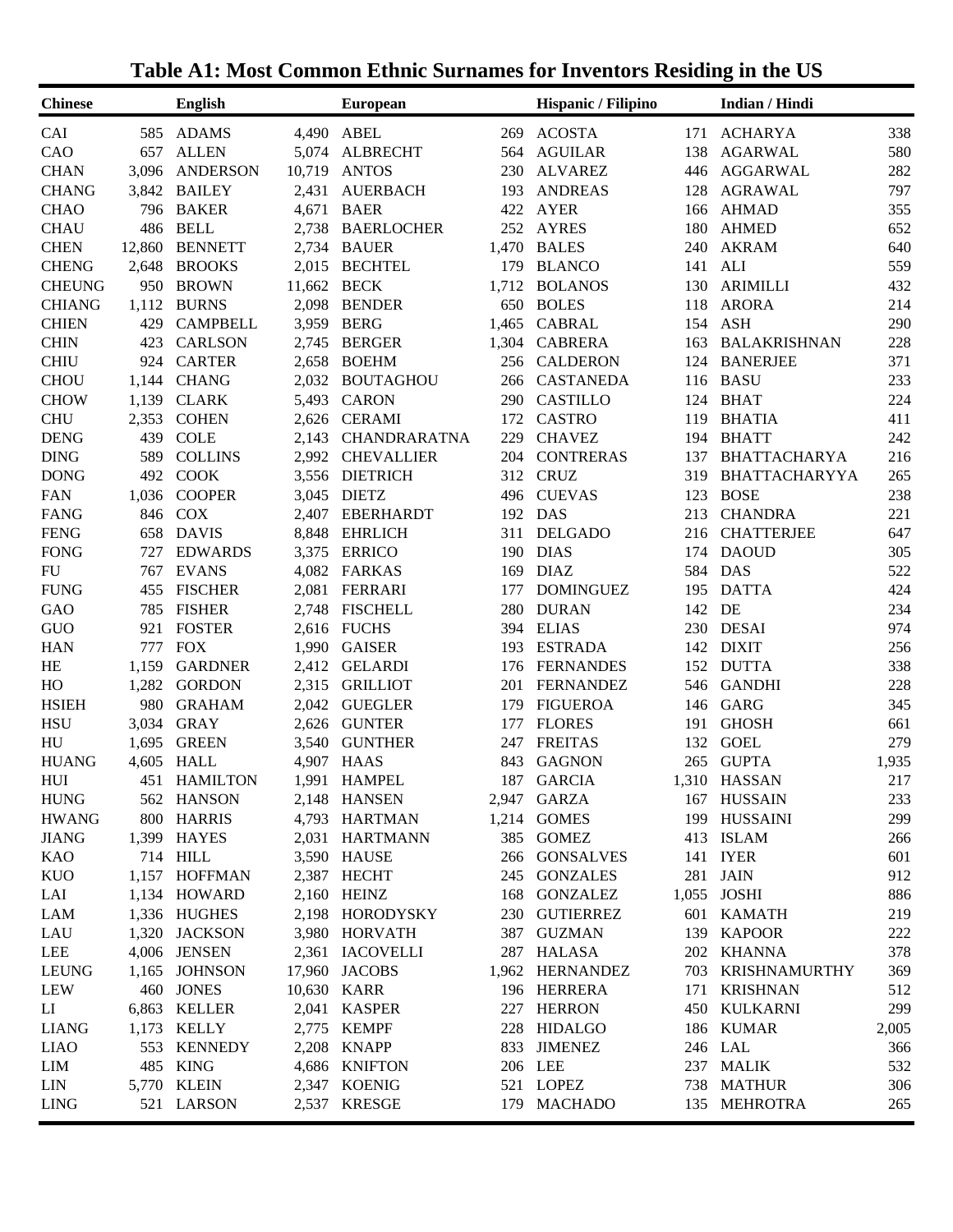| <b>Chinese</b> |           | <b>English</b>    |        | <b>European</b>  |       | Hispanic / Filipino |       | Indian / Hindi      |       |
|----------------|-----------|-------------------|--------|------------------|-------|---------------------|-------|---------------------|-------|
| LIU            | 6,406 LEE |                   |        | 9,490 LANGE      | 757   | <b>MARIN</b>        | 177   | <b>MEHTA</b>        | 925   |
| LO             |           | 1,053 LEWIS       | 4,732  | LASKARIS         | 192   | <b>MARQUEZ</b>      | 117   | <b>MENON</b>        | 325   |
| LU             | 2,289     | LONG              | 2,392  | <b>LEMELSON</b>  | 324   | <b>MARTIN</b>       | 183   | <b>MISHRA</b>       | 348   |
| LUO            | 815       | <b>MARSHALL</b>   | 2,088  | LIOTTA           | 171   | <b>MARTINEZ</b>     | 1,112 | <b>MISRA</b>        | 282   |
| MA             | 1,708     | <b>MARTIN</b>     | 6,773  | <b>LORENZ</b>    | 341   | <b>MATIS</b>        | 249   | <b>MOOKHERJEE</b>   | 272   |
| <b>MAO</b>     | 545       | <b>MILLER</b>     | 14,942 | LUDWIG           | 500   | <b>MEDINA</b>       | 192   | <b>MUKHERJEE</b>    | 327   |
| NG             | 1,132     | <b>MITCHELL</b>   | 3,075  | LUTZ             | 679   | <b>MENARD</b>       | 149   | <b>MURTHY</b>       | 236   |
| <b>ONG</b>     | 473       | <b>MOORE</b>      | 6,459  | <b>MAIER</b>     | 492   | <b>MENDOZA</b>      | 173   | <b>NAGARAJAN</b>    | 270   |
| PAN            | 1,435     | <b>MORGAN</b>     | 2,824  | <b>MARTIN</b>    | 223   | <b>MIRANDA</b>      | 140   | <b>NAIR</b>         | 560   |
| <b>PENG</b>    | 530       | <b>MORRIS</b>     | 3,223  | <b>MAYER</b>     | 1,097 | <b>MOLINA</b>       | 129   | <b>NARASIMHAN</b>   | 225   |
| <b>SHEN</b>    | 1,480     | <b>MURPHY</b>     | 3,609  | <b>MEYER</b>     | 3,004 | <b>MORALES</b>      | 146   | <b>NARAYAN</b>      | 312   |
| <b>SHI</b>     | 964       | <b>MURRAY</b>     | 2,207  | <b>MOLNAR</b>    | 335   | <b>MORENO</b>       | 128   | <b>NARAYANAN</b>    | 419   |
| <b>SHIH</b>    | 938       | <b>MYERS</b>      | 2,625  | <b>MORIN</b>     | 320   | <b>MUNOZ</b>        | 177   | <b>NATARAJAN</b>    | 301   |
| <b>SONG</b>    | 636       | <b>NELSON</b>     | 6,444  | <b>MUELLER</b>   | 2,242 | <b>NUNEZ</b>        | 207   | <b>PAREKH</b>       | 301   |
| SU             | 1,025     | <b>OLSON</b>      | 3,140  | <b>MULLER</b>    | 985   | <b>ORTEGA</b>       | 206   | <b>PARIKH</b>       | 286   |
| <b>SUN</b>     | 2,521     | <b>PARKER</b>     | 3,181  | <b>NAGEL</b>     | 383   | <b>ORTIZ</b>        | 362   | <b>PATEL</b>        | 3,879 |
| <b>TAI</b>     | 463       | <b>PETERSON</b>   | 4,912  | <b>NATHAN</b>    | 171   | <b>PADILLA</b>      | 116   | <b>PATIL</b>        | 352   |
| <b>TAM</b>     | 589       | <b>PHILLIPS</b>   | 3,875  | <b>NILSSEN</b>   | 234   | PAZ DE ARAUJO       | 148   | <b>PRAKASH</b>      | 326   |
| <b>TAN</b>     | 1,105     | <b>PRICE</b>      | 2,062  | <b>NOVAK</b>     | 788   | <b>PEREIRA</b>      | 280   | <b>PRASAD</b>       | 549   |
| <b>TANG</b>    | 2,277     | <b>REED</b>       | 2,645  | PAGANO           | 177   | <b>PEREZ</b>        | 675   | <b>PURI</b>         | 233   |
| <b>TENG</b>    | 437       | <b>RICHARDSON</b> | 2,114  | <b>PALERMO</b>   | 177   | <b>QUINTANA</b>     | 126   | <b>RAGHAVAN</b>     | 378   |
| <b>TONG</b>    | 677       | <b>ROBERTS</b>    | 4,352  | <b>PASTOR</b>    | 238   | <b>RAMIREZ</b>      | 345   | <b>RAHMAN</b>       | 367   |
| <b>TSAI</b>    | 1,244     | <b>ROBINSON</b>   | 3,741  | POPP             | 202   | <b>RAMOS</b>        | 226   | <b>RAJAGOPALAN</b>  | 396   |
| <b>TSANG</b>   | 499       | <b>ROGERS</b>     | 2,974  | <b>RAO</b>       | 343   | <b>REGNIER</b>      | 137   | <b>RAMACHANDRAN</b> | 388   |
| <b>TSENG</b>   | 538       | <b>ROSS</b>       | 2,377  | <b>REITZ</b>     | 248   | <b>REIS</b>         | 168   | <b>RAMAKRISHNAN</b> | 270   |
| <b>TUNG</b>    | 565       | <b>RUSSELL</b>    | 2,611  | <b>ROHRBACH</b>  | 246   | <b>REYES</b>        | 150   | <b>RAMAN</b>        | 222   |
| <b>WANG</b>    | 11,905    | <b>RYAN</b>       | 2,404  | <b>ROMAN</b>     | 362   | <b>RIVERA</b>       | 489   | <b>RAMASWAMY</b>    | 244   |
| WEI            | 1,317     | <b>SCOTT</b>      | 3,583  | <b>ROSTOKER</b>  | 245   | <b>RODRIGUES</b>    | 188   | <b>RAMESH</b>       | 364   |
| <b>WEN</b>     | 455       | <b>SHAW</b>       | 2,369  | <b>SCHMIDT</b>   | 3,753 | <b>RODRIGUEZ</b>    | 1,314 | <b>RANGARAJAN</b>   | 244   |
| <b>WONG</b>    | 4,811     | <b>SIMPSON</b>    | 2,014  | <b>SCHNEIDER</b> | 2,246 | <b>ROMERO</b>       | 292   | <b>RAO</b>          | 1,196 |
| <b>WOO</b>     | 710       | <b>SMITH</b>      | 24,173 | <b>SCHULTZ</b>   | 2,273 | <b>RUIZ</b>         | 297   | <b>REDDY</b>        | 459   |
| WU             | 5,521     | <b>SNYDER</b>     | 2,335  | <b>SCHULZ</b>    | 921   | <b>SALAZAR</b>      | 179   | <b>ROY</b>          | 279   |
| <b>XIE</b>     | 609       | <b>STEVENS</b>    | 2,221  | <b>SCHWARTZ</b>  | 2,394 | <b>SANCHEZ</b>      | 717   | <b>SANDHU</b>       | 878   |
| <b>XU</b>      | 2,249     | <b>STEWART</b>    | 2,924  | <b>SCHWARZ</b>   | 633   | <b>SANTIAGO</b>     | 158   | <b>SAXENA</b>       | 213   |
| YAN            |           | 826 SULLIVAN      | 2,933  | <b>SPERANZA</b>  |       | 215 SERRANO         | 172   | <b>SHAH</b>         | 2,467 |
| <b>YANG</b>    |           | 4,584 TAYLOR      |        | 6,659 SPIEGEL    |       | 177 SILVA           |       | 457 SHARMA          | 1,249 |
| YAO            |           | 699 THOMAS        |        | 5,312 STRAETER   |       | 454 SOTO            |       | 158 SINGH           | 2,412 |
| YE             | 525       | <b>THOMPSON</b>   |        | 6,424 THEEUWES   |       | 247 SOUZA           |       | 145 SINGHAL         | 245   |
| <b>YEE</b>     | 729       | <b>TURNER</b>     |        | 2,855 TROKHAN    |       | 167 SUAREZ          |       | 150 SINHA           | 463   |
| <b>YEH</b>     |           | 928 WALKER        |        | 4,887 VOCK       |       | 423 TORRES          |       | 352 SIRCAR          | 225   |
| <b>YEN</b>     |           | 467 WALLACE       |        | 1,963 WACHTER    |       | 199 VALDEZ          |       | 127 SRINIVASAN      | 876   |
| <b>YIN</b>     |           | 617 WARD          |        | 2,913 WAGNER     |       | 2,499 VARGA         |       | 130 SRIVASTAVA      | 498   |
| YU             |           | 2,293 WATSON      |        | 2,139 WEBER      |       | 3,003 VASQUEZ       |       | 153 SUBRAMANIAN     | 702   |
| <b>YUAN</b>    |           | 825 WHITE         |        | 6,190 WEDER      |       | 1,067 VAZQUEZ       |       | 260 THAKUR          | 381   |
| <b>ZHANG</b>   |           | 4,532 WILLIAMS    |        | 10,442 WEISS     |       | 1,533 VELAZQUEZ     |       | 134 TRIVEDI         | 383   |
| ZHAO           |           | 1,337 WILSON      |        | 7,677 WOLF       |       | 1,604 VINALS        | 220   | VENKATESAN          | 281   |
| <b>ZHENG</b>   |           | 1,037 WOOD        |        | 4,525 WRISTERS   |       | 185 YU              | 140   | <b>VERMA</b>        | 262   |
| <b>ZHOU</b>    |           | 1,517 WRIGHT      |        | 4,521 ZIMMERMAN  |       | 1,542 ZAMORA        | 120   | VISWANATHAN         | 218   |
|                |           |                   |        |                  |       |                     |       |                     |       |
| ZHU            |           | 1,749 YOUNG       |        | 5,957 ZIMMERMANN |       | 226 ZUNIGA          |       | 128 VORA            | 223   |

**Table A1: Most Common US Ethnic Surnames (continued)**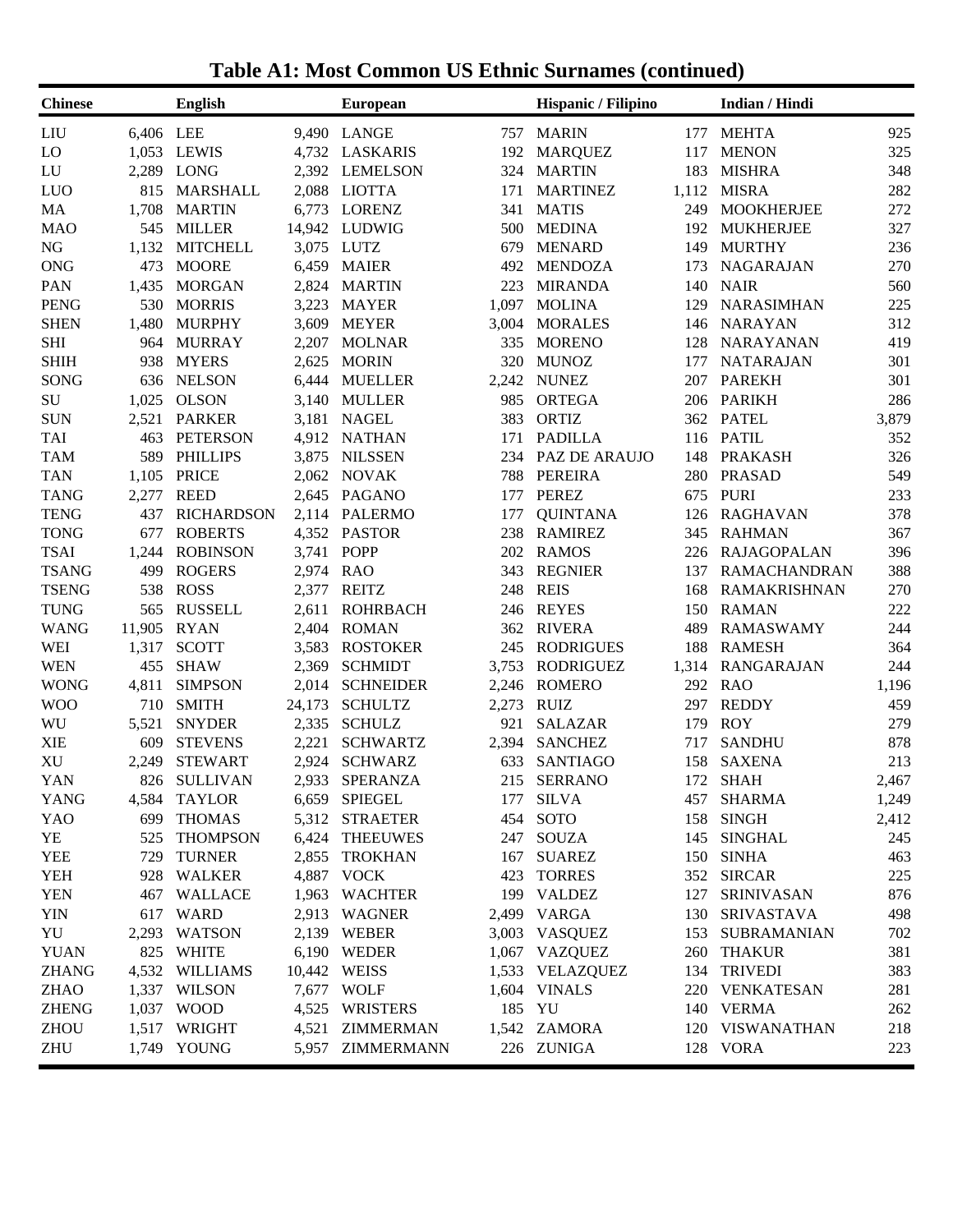| <b>Japanese</b>  |     | <b>Korean</b>   |       | <b>Russian</b>     |     | <b>Vietnamese</b>   |       |
|------------------|-----|-----------------|-------|--------------------|-----|---------------------|-------|
| <b>AOKI</b>      | 141 | <b>AHN</b>      | 610   | <b>AGHAJANIAN</b>  | 77  | <b>ABOU-GHARBIA</b> | 22    |
| <b>AOYAMA</b>    | 66  | <b>BAE</b>      | 122   | <b>ALPEROVICH</b>  | 64  | <b>BAHN</b>         | 15    |
| <b>ASATO</b>     | 73  | <b>BAEK</b>     | 77    | <b>ALTSHULER</b>   | 71  | <b>BANH</b>         | 21    |
| <b>CHEN</b>      | 88  | <b>BAK</b>      | 68    | <b>ANDREEV</b>     | 94  | BI                  | 158   |
| <b>DOI</b>       | 90  | <b>BANG</b>     | 91    | <b>ANSCHER</b>     | 95  | <b>BICH</b>         | 18    |
| <b>FUJII</b>     | 92  | <b>BARK</b>     | 39    | <b>BABICH</b>      | 79  | <b>BIEN</b>         | 91    |
| <b>FUJIMOTO</b>  | 98  | <b>BYUN</b>     | 87    | <b>BABLER</b>      | 73  | <b>BUI</b>          | 309   |
| <b>FUKUDA</b>    | 84  | <b>CHA</b>      | 45    | <b>BARINAGA</b>    | 72  | CAN                 | 19    |
| <b>FURUKAWA</b>  | 218 | <b>CHAE</b>     | 33    | <b>BARNA</b>       | 96  | <b>CONG</b>         | 41    |
| <b>HANAWA</b>    | 69  | <b>CHANG</b>    | 289   | <b>BELOPOLSKY</b>  | 71  | <b>DANG</b>         | 23    |
| <b>HARADA</b>    | 90  | <b>CHIN</b>     | 33    | <b>BERCHENKO</b>   | 94  | <b>DIEM</b>         | 24    |
| <b>HASEGAWA</b>  | 171 | <b>CHO</b>      | 977   | <b>BLASKO</b>      | 79  | <b>DIEP</b>         | 52    |
| <b>HASHIMOTO</b> | 110 | <b>CHOE</b>     | 193   | <b>BLONDER</b>     | 82  | <b>DINH</b>         | 232   |
| <b>HAYASHI</b>   | 148 | <b>CHOI</b>     | 1,081 | <b>BONIN</b>       | 97  | <b>DIP</b>          | 11    |
| <b>HEY</b>       | 75  | <b>CHON</b>     | 33    | <b>CODILIAN</b>    | 90  | D <sub>O</sub>      | 13    |
| <b>HIGASHI</b>   | 98  | <b>CHOO</b>     | 94    | <b>COMISKEY</b>    | 74  | <b>DOAN</b>         | 616   |
| <b>HIGUCHI</b>   | 81  | <b>CHUN</b>     | 330   | DAMADIAN           | 118 | <b>DOMINH</b>       | 33    |
| <b>HONDA</b>     | 102 | <b>CHUNG</b>    | 1,499 | <b>DANKO</b>       | 69  | <b>DONLAN</b>       | 21    |
| IDE              | 136 | <b>DROZD</b>    | 45    | DAYAN              | 143 | <b>DOVAN</b>        | 26    |
| <b>IKEDA</b>     | 98  | <b>EYUBOGLU</b> |       | 36 DERDERIAN       | 169 | <b>DUAN</b>         | 241   |
| <b>IMAI</b>      | 129 | <b>GANG</b>     |       | 34 DOMBROSKI       | 66  | <b>DUE</b>          | 20    |
| <b>INOUE</b>     | 90  | GU              | 533   | <b>ELKO</b>        | 81  | <b>DUONG</b>        | 153   |
| <b>IRICK</b>     | 86  | <b>HAHM</b>     | 42    | FETCENKO           | 62  | DUONG-VAN           | 13    |
| <b>ISHIDA</b>    | 93  | <b>HAHN</b>     | 1,016 | <b>FISHKIN</b>     | 82  | <b>ESKEW</b>        | 12    |
| <b>ISHII</b>     | 82  | <b>HAM</b>      | 45    | FOMENKOV           | 73  | <b>GRAN</b>         | 20    |
| <b>ISHIKAWA</b>  | 208 | <b>HAN</b>      | 145   | <b>FRENKEL</b>     | 71  | HAC                 | 20    |
| <b>ITO</b>       | 260 | <b>HANSELL</b>  | 39    | <b>FRIDMAN</b>     | 67  | <b>HAUGAN</b>       | 16    |
| <b>IWAMOTO</b>   | 78  | <b>HOGLE</b>    | 43    | <b>FROLOV</b>      | 68  | HO                  | 35    |
| <b>KANEKO</b>    | 157 | <b>HONE</b>     | 78    | <b>GARABEDIAN</b>  | 104 | <b>HOANG</b>        | 277   |
| <b>KATO</b>      | 113 | <b>HONG</b>     | 907   | <b>GELFAND</b>     | 139 | <b>HOPPING</b>      | 15    |
| <b>KAUTZ</b>     | 87  | <b>HOSKING</b>  | 63    | <b>GINZBURG</b>    | 73  | <b>HUYNH</b>        | 317   |
| <b>KAWAMURA</b>  | 87  | <b>HUH</b>      | 32    | <b>GITLIN</b>      | 73  | HUYNH-BA            | 19    |
| <b>KAWASAKI</b>  | 104 | <b>HWANG</b>    | 108   | <b>GLUSCHENKOV</b> | 73  | <b>KHA</b>          | 13    |
| <b>KAYA</b>      | 78  | <b>HYUN</b>     | 54    | <b>GORALSKI</b>    | 69  | <b>KHAW</b>         | 20    |
| <b>KIMURA</b>    | 108 | IM              | 80    | <b>GORDIN</b>      | 65  | <b>KHIEU</b>        | 35    |
| <b>KINO</b>      |     | 74 JANG         |       | 46 GORIN           |     | 99 KHU              | 13    |
| <b>KINOSHITA</b> | 93  | <b>JEON</b>     | 134   | <b>GRINBERG</b>    | 104 | <b>KHUC</b>         | 15    |
| <b>KIRIHATA</b>  | 107 | <b>JEONG</b>    | 122   | <b>GROCHOWSKI</b>  | 77  | <b>LAHUE</b>        | 17    |
| <b>KISHI</b>     | 65  | JI              |       | 268 GUREVICH       | 107 | <b>LAURSEN</b>      | 72    |
| <b>KIWALA</b>    | 132 | <b>JIN</b>      | 673   | <b>GURSKY</b>      | 89  | LAVAN               | 18    |
| <b>KOBAYASHI</b> | 296 | JO              | 41    | <b>GUZIK</b>       | 79  | LE                  | 1,263 |
| $_{\rm LI}$      | 75  | <b>JOO</b>      | 68    | HABA               | 96  | LE ROY              | 29    |
| LIU              | 84  | JU              | 55    | <b>HYNECEK</b>     |     | 82 LEEN             | 75    |
| MAKI             | 167 | <b>JUNG</b>     | 582   | <b>IBRAHIM</b>     |     | 229 LEMINH          | 17    |
| <b>MATSUMOTO</b> | 147 | KANG            |       | 809 IVANOV         | 165 | LUONG               | 107   |
| <b>MIYANO</b>    | 70  | KIANI           |       | 74 IVERS           | 66  | LY                  | 118   |
| <b>MIZUHARA</b>  | 87  | <b>KIM</b>      | 5,455 | <b>JOVANOVIC</b>   | 65  | <b>MINH</b>         | 41    |
| <b>MORI</b>      | 128 | KO              | 595   | JU                 | 126 | <b>NELLUMS</b>      | 17    |
| <b>MORITA</b>    | 64  | KOO             |       | 214 JUHASZ         | 71  | <b>NGO</b>          | 735   |
| <b>MOSLEHI</b>   | 165 | KUN             | 63    | <b>KAHLE</b>       | 173 | NGUY                | 12    |
| <b>MOTOYAMA</b>  | 130 | KWAK            | 96    | KAMINSKI           |     | 393 NGUYEN          | 4,720 |
| <b>MURAKAMI</b>  | 67  | <b>KWON</b>     | 298   | <b>KAMINSKY</b>    | 150 | <b>NHO</b>          | 12    |
|                  |     |                 |       |                    |     |                     |       |

**Table A1: Most Common US Ethnic Surnames (continued)**